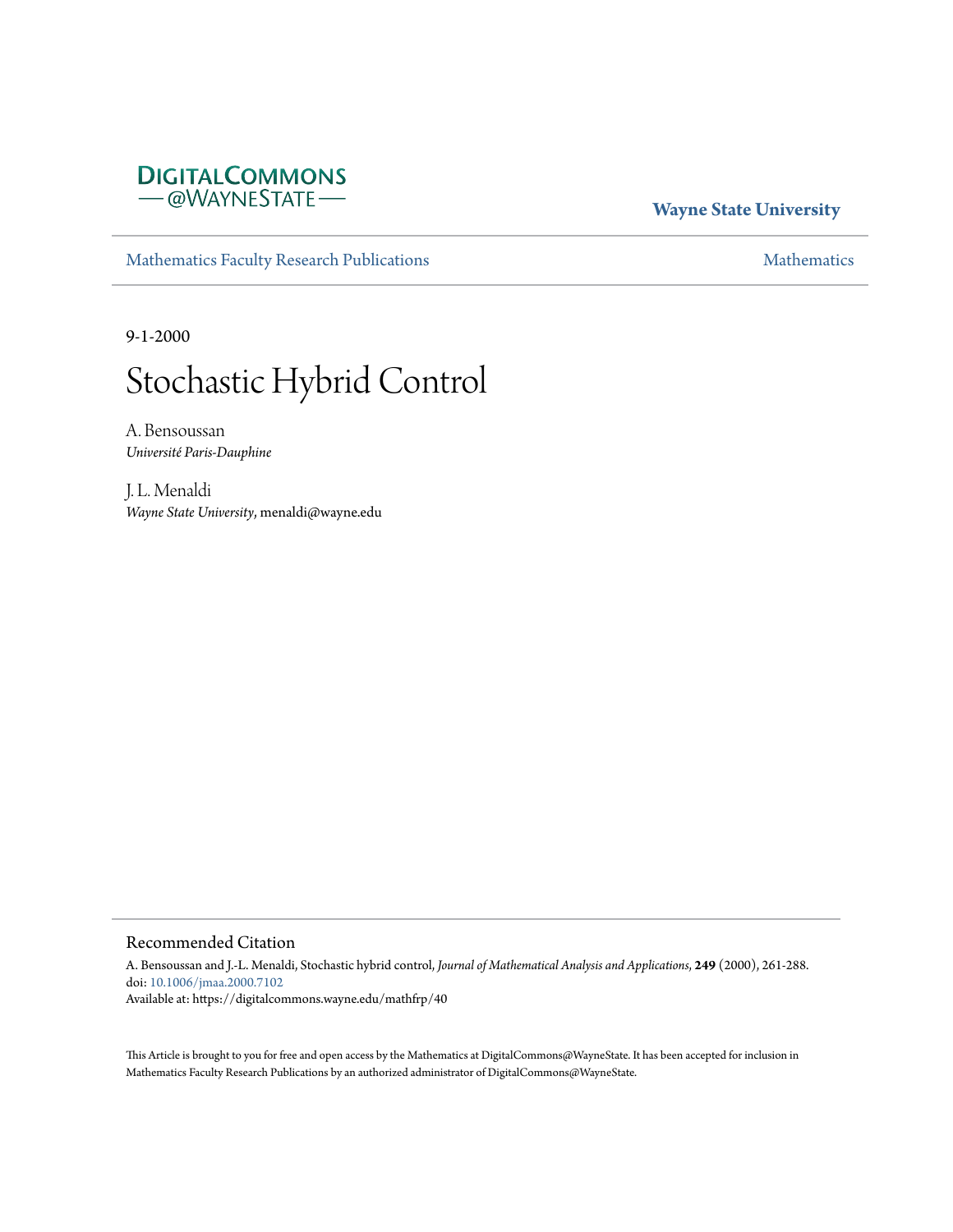# Stochastic Hybrid Control

A. Bensoussan University of Paris-Dauphine and CNES 2 place Maurice Quentin Paris Cdex 01, 75039, France (e-mail: alain-bensoussan@cnes.fr)

> J.L. Menaldi Department of Mathematics Wayne State University Detroit, Michigan 48202, USA (e-mail: jlm@math.wayne.edu)

# **Introduction**

The objective of this paper is to study the stochastic version of a previous paper of the authors, in which hybrid control for deterministic systems was considered. The modelling is quite similar to the deterministic case. We have a system whose state is composed of a continuous part and a discrete part. They are affected by a continuous type control and an impulse control. The dynamics is moreover perturbed by noise, also a continuous and a discrete noise process. The Markovian character of the state process is preserved. We develop the model and show how the dynamic programming approach leads to some involved quasi-variational inequality.

# **1 Stochastic Hybrid Model**

In this section we present first a formal description and next an abstract model of hybrid control for diffusion processes. The continuous and the discrete parts of the state variable have their own natural evolution, but the main point is how they interact. Our model uses a "set-interface" (set-ofdiscontinuity or set-of-marked-states) and "time-interface" (or time-of discontinuity) to describe the analog/digital interface. We conclude this section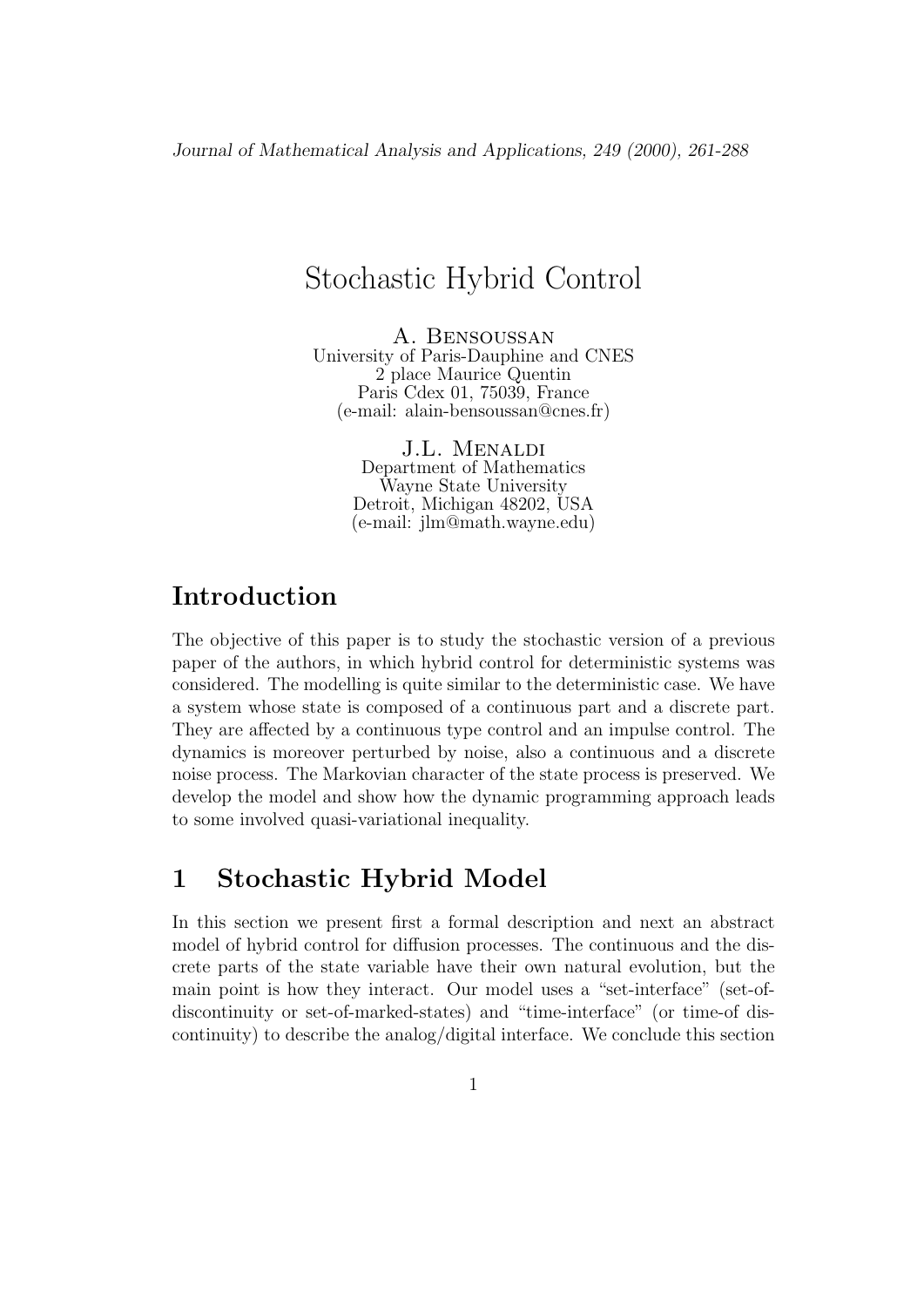with a quick summary of the main points and assumptions of our abstract model.

## **1.1 Formal Description**

The time *t* is measured continuously. The state of the system is represented by a continuous variable *x* and a discrete variable *n.* Similarly the control has two parts, a continuous-type control *v* and a discrete-type (or impulse) control *k.* The intrinsic difference between the discrete and continuous variable is not merely the fact that the former can assume only a countable number of values, but also the way how they involve through time. A stochastic differential equation models the continuous evolution, which affects only the continuous state variable *x.* The discrete dynamics produces transitions in both (continuous and discrete) state variables  $x, n$ . Thus, a sample trajectory has the form  $(x(t), n_i, t \ge 0, i = 0, 1, \ldots)$ , where  $(x(t), t \ge 0)$  is piecewise continuous. Let  $\{0 \le t_0 \le t_1 \le \ldots \le t_i \le t_{i+1} \le \ldots\}$  be the sequence of times at which the continuous and the discrete part of the system interact or exchange information (and therefore the discrete dynamics is activated). This sequence (called "time-interface") may or may not be part of the control. This sequence of time-interface is generated when the state of the system passes through a set of "marked states", denoted by *D* and referred to as the "set-interface".

The dynamics of the system can be formally characterized as follows: **(i)** if  $(x, n)$  is not in *D* then the variable *x* follows a stochastic differential equation and the variable *n* remains unchanged, (ii) if  $(x, n)$  belongs to *D* then a discrete transition takes place instantaneously, **(iii)** the continuoustype control  $v$  acts only on the continuous transition (of the continuous state variable  $x$ ) and the impulse-type control  $k$  acts only on the discrete transition (of the joint state variables *x, n*).

Assuming that the discrete transition dynamics (i) takes place instantaneously is not a restriction on the model. Actually this allows us to describe in more detail the behavior of the system during a "waiting time", i.e. the period of time where the system is waiting (or delayed) for and impulse action to be executed.

To preserve the Markovian character it is necessary to include all dynamic information on the state variable  $(x, n)$  in such a way to satisfy condition *(iii)* on the controllable parameters of the system. This is not a restriction on the model, it is only a convenient normalization for modeling.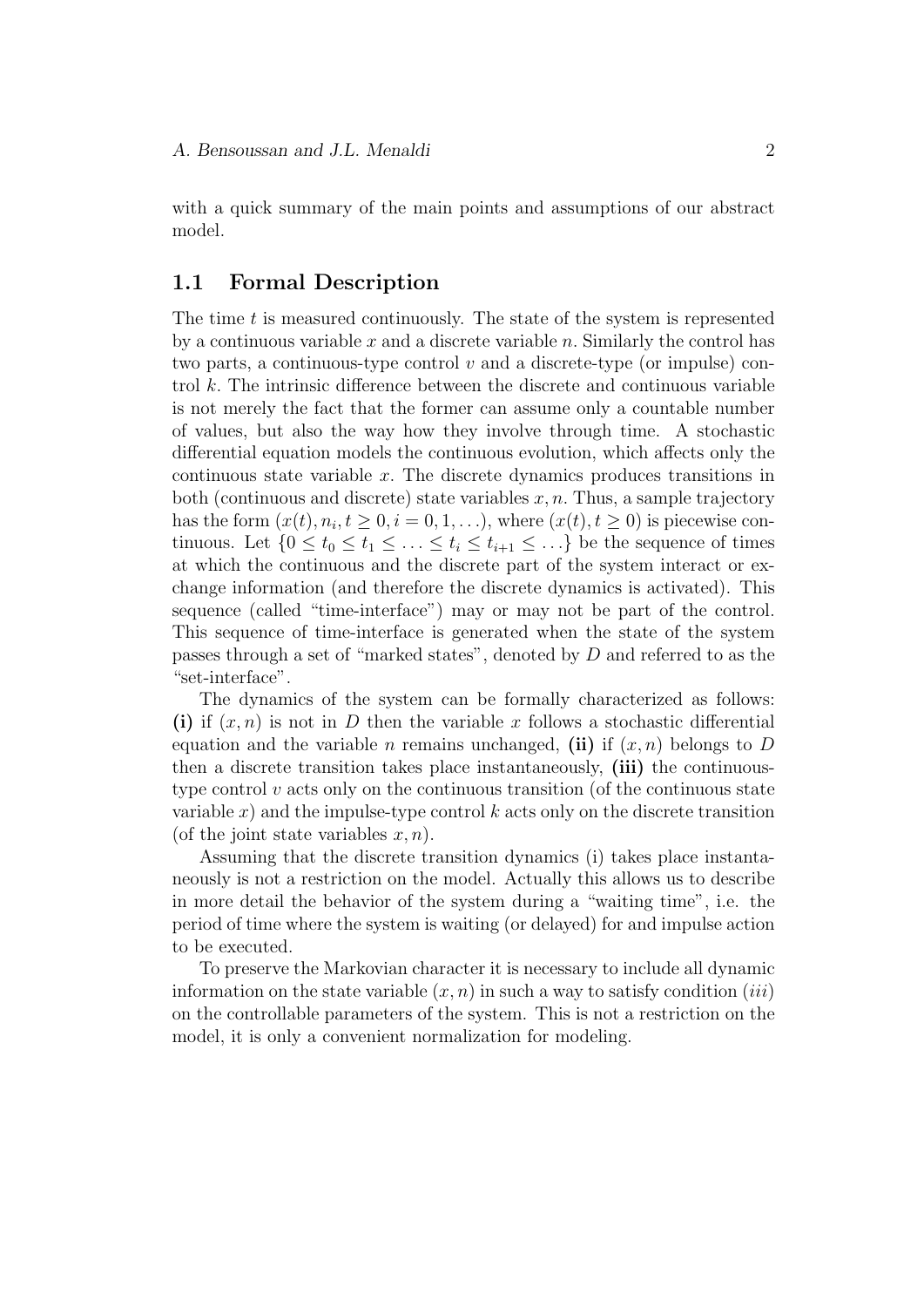If the sequence of time-interface is not part of the control then the setinterface *D* is given a priori. Otherwise, the set-interface is part of the control and subject to various constrains.

Since the discrete transitions are instantaneous, it is natural (in most cases) to assume that a continuous transition must follow any discrete transition. In this way, the sequence of time-interface satisfies  $\{0 \le t_0 < t_1$  $\ldots$  <  $t_i$  <  $t_{i+1}$  <  $\ldots$ }, c.f. Remark 1.1. Thus, a sample trajectory has the form  $(x(t), n(t), t \geq 0)$ , where  $x(t)$  is piecewise continuous and  $n(t)$  is piecewise constant.

### **1.2 Abstract Model**

The dynamics of the system is continuously observed at any time  $t$  in  $[0, +\infty)$ and the state variable  $(x, n)$  belongs to a subset *S* of  $\mathbb{R}^d \times \mathbb{R}^m$ . Trajectories are piecewise continuous for the continuous variable *x,* piecewise constant for the discrete variable *n* and they are normalized to be right-continuous with left-hand limits, and to each trajectory  $\{(x(t), n(t)), t \geq 0\}$  it is associated a unique sequence  $\{0 \leq t_0 < t_1 < \ldots < t_i < t_{i+1} \ldots\}$  of times where the function  $t \mapsto (x(t), n(t))$  is discontinuous. This is also referred to as the sequences of "impulse-times". There is a closed set  $D \subset S$  of "marked states" where discontinuities of trajectories are produced, called set-interface.

*Remark* 1.1*.* Notice that two simultaneous impulses (or discrete transitions) are not allowed. This may look as a restriction, however the number of impulses in a bounded time-interval is usually a priori finite (otherwise a finite terminal-time would exist). In our model, an impulse can be decomposed into several simultaneous impulses-per-coordinate. Thus, by adding more state variables, we can include in our model the case where a finite number of simultaneous impulses is allowed.  $\Box$ 

A continuous-type control is a measurable stochastic process  $v(t)$  taking values in a compact subset  $V$  of  $\mathbb{R}^p$ ; and an impulse-type control is a sequence  ${k_0, k_1, \ldots, k_i, k_{i+1}, \ldots}$  of random variables with values in a compact subset K of  $\mathbb{R}^q$ . The impulse-type control satisfy some "compatibility" restrictions imposed by the set-interface *D,* which we will discuss later.

To describe the dynamics, we need to consider a *d*1-dimensional Wiener process  $(w(t), t \geq 0)$  in a complete probability space  $(\Omega, F, P)$ , and a sequence  $(\zeta_1, \zeta_2, \ldots)$  of i.i.d.  $m_1$ -dimensional random variables, which are in-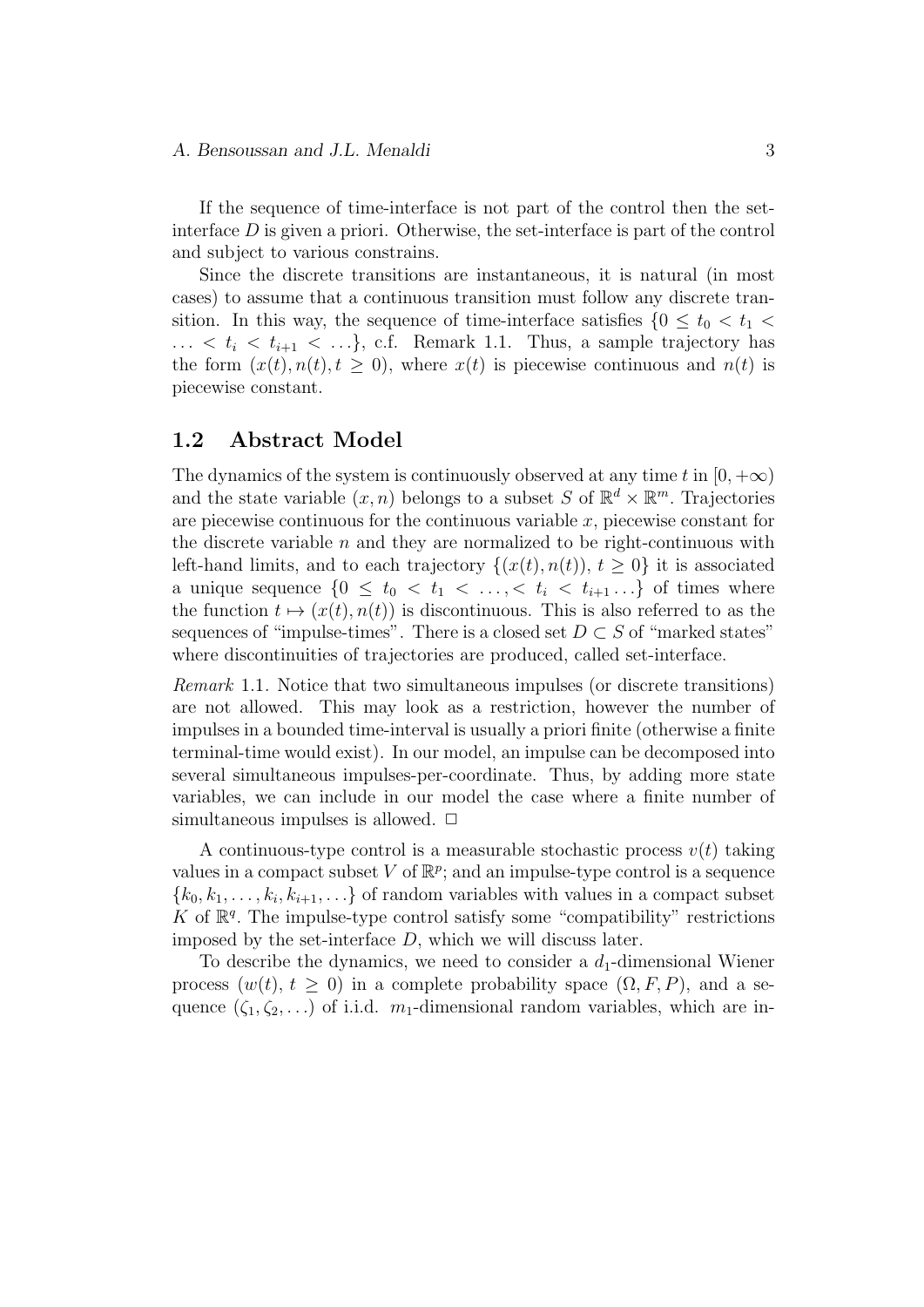dependent of the Wiener process. On *D* the discrete transition is used,

$$
\begin{cases}\nx(t_i) = X(x(t_i-), n(t_i-), k_i, \zeta_{i+1}), \\
n(t_i) = N(x(t_i-), n(t_i-), k_i, \zeta_{i+1}),\n\end{cases}
$$
\n(1.1)

where the notation  $(t_i-)$  means the left-hand limit and the transition functions *X, N* satisfy

$$
(X, N) : D \times K \times \mathbb{R}^{m_1} \to S \backslash D, \text{ continuous.}
$$
\n
$$
(1.2)
$$

While in  $S \backslash D$ , the continuous evolution is activated for  $t > t_i$ ,

$$
\begin{cases}\ndx(t) = g(x(t), n(t), v(t))dt + \sigma(x(t), n(t))dw(t), \\
n(t) = n(t_i),\n\end{cases} \tag{1.3}
$$

until the hitting time of *D*

$$
t_{i+1} = T(t_i, x(t_i), n(t_i), v(\cdot))
$$
\n(1.4)

defined by

$$
T(t_i, x(t_i), n(t_i), v(\cdot)) = \inf \{ t > t_i; (x(t-), n(t-)) \in D \}
$$
\n(1.5)

which is set equal to  $+\infty$  if the process never hits the target *D*. Thus, by induction on (1.1), (1.3) and (1.4) we construct the process  $(x(t), n(t), t \ge 0)$ .

It is clear that we must assume that the continuous-type control  $(v(t), t \geq 0)$ 0) is non-anticipative w.r.t. the Wiener process, i.e.

$$
v(t) \text{ is independent of } w(s) - w(t), \quad \forall s > t. \tag{1.6}
$$

Similarly, the impulse-type control is non-anticipative w.r.t. the sequence of i.i.d. random variables, i.e.

$$
k_i \text{ is independent of } \zeta_j, \quad \forall j > i. \tag{1.7}
$$

The controlled drift  $g$  and diffusion matrix  $\sigma$  are continuous,

$$
g: (S \backslash D) \times V \longrightarrow \mathbb{R}^d, \qquad \sigma: S \backslash D \longrightarrow \mathbb{R}^d \times \mathbb{R}^{d_1}, \tag{1.8}
$$

plus some conditions (to be discussed later) to ensure a proper continuous evolution on  $S \backslash D$ .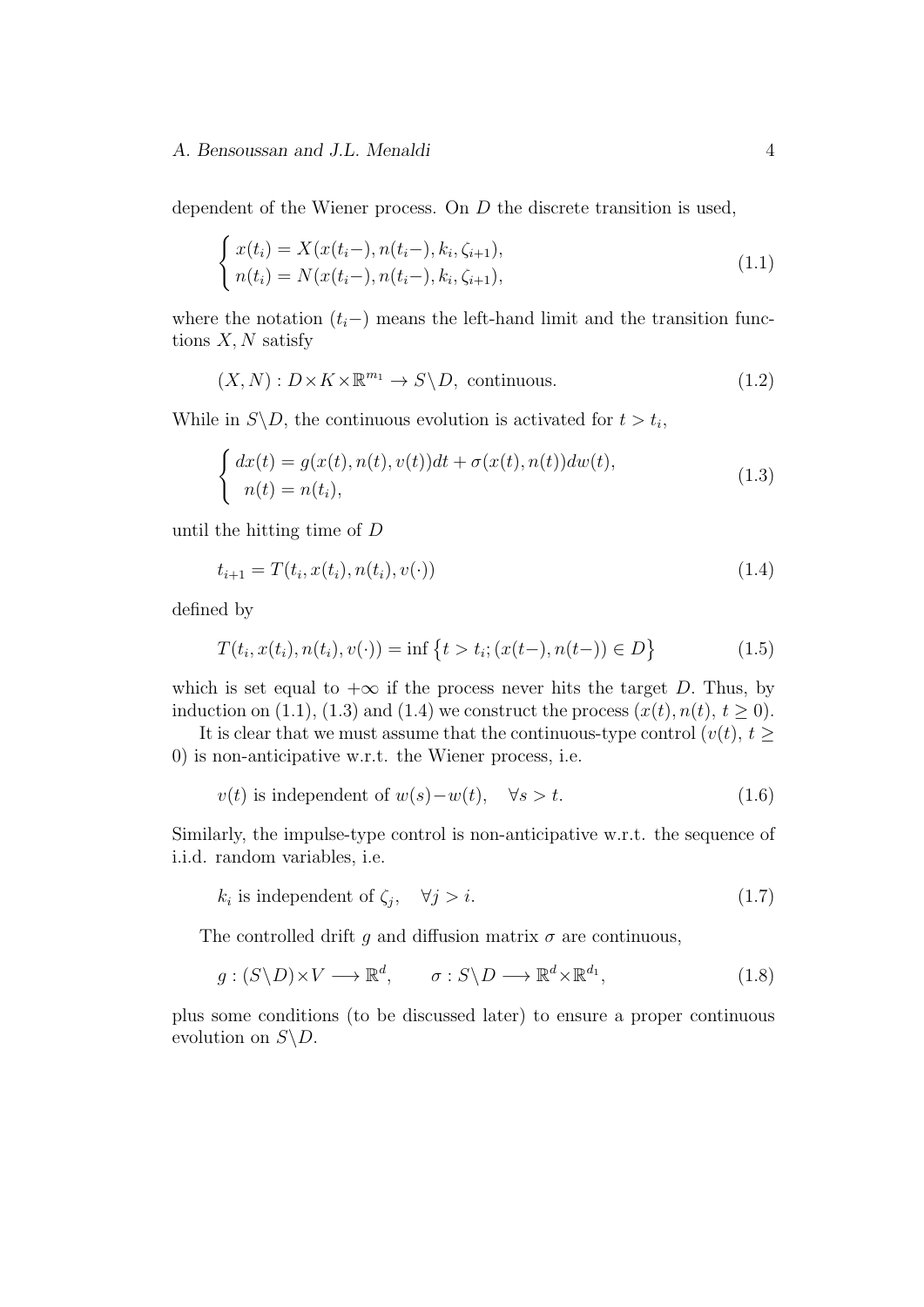In order to generate (by means of the above induction procedure) a trajectory defined for every  $t \geq 0$ , we need to know that  $t_i \to +\infty$  *a.s.* as  $i \to \infty$ *.* This issue will be considered later.

If the controller has total access to the set-interface (i.e., the action of switching from the continuous dynamics to the discrete dynamics is always an option) then the time-interface are part of the control instead of being defined by (1.4). The other extreme situation is when the controller cannot access the set-interface (i.e., the set  $D$  is given a priori). Other cases are discussed in the next section. In short we have

$$
\begin{cases}\n dx(t) = \{g(x(t), n(t), v(t)) + \sum_{i=0}^{\infty} \left[ X(x(t_i-), n(t_i-), k_i, \zeta_{i+1}) - \right. \\
\left. - x(t_i-) \right] \delta(t - t_i) \} dt + \sigma(x(t), n(t)) dw(t), \\
 n(t) = \sum_{i=0}^{\infty} \left[ N(x(t_i-), n(t_i-), k_i, \zeta_{i+1}) - n(t_i-) \right] \mathbf{1}_{(t_i \le t)},\n\end{cases} \tag{1.9}
$$

where  $\delta$  is the Dirac measure.

### **1.3 Model Summary**

The key point is the set-interface *D*, of which only the boundary *∂D* is really used. We suppose that there are a minimal and a maximal set-interface. When the state reaches the minimal set, a mandatory impulse (jump or switch) takes place. While the state belongs to the maximal set, an optional impulse (jump or switch) may be applied, upon decision of the controller.

Summing up, the data are as follows:

$$
\begin{cases}\n\text{state-space } S \subset \mathbb{R}^d \times \mathbb{R}^m, \text{ open or closed,} \\
\text{minimal set-interface } D^{\wedge} \subset S, \text{ closed,} \\
\text{maximal set-interface } D^{\vee} \subset S, \text{ closed, } D^{\wedge} \subset D^{\vee}, \\
\text{control-spaces } V \subset \mathbb{R}^p, \ K \subset \mathbb{R}^q, \text{ compact.} \n\end{cases} (1.10)
$$

Sometimes  $V \times K$  may not be assumed compact, but then some assumptions on the performance index (such as coercitivity) may be needed to insure the existence of an optimal control. The discrete and continuous transitions are governed by

$$
(X, N) : D^{\vee} \times K \times \mathbb{R}^{m_1} \to S \backslash D^{\wedge}, \text{ uniformly continuous}, \tag{1.11}
$$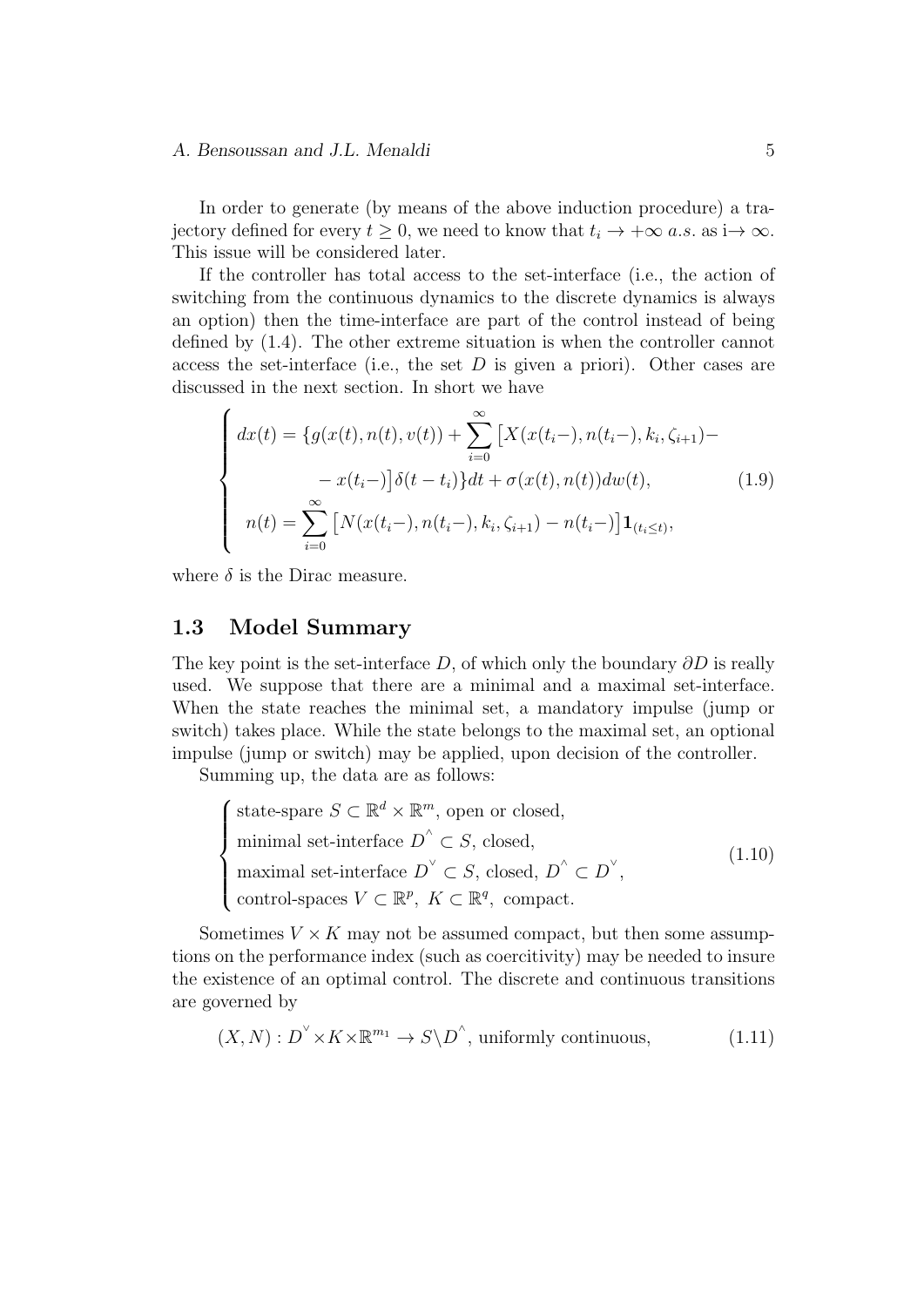and

$$
\begin{cases}\ng: (S \backslash D^{\wedge}) \times V \to \mathbb{R}^d, \ \sigma: S \backslash D^{\wedge} \to \mathbb{R}^d \times \mathbb{R}^{d_1},\text{uniformly continuous, bounded and such that} \\
|g(x, n, v) - g(x', n, v)| + |\sigma(x, n) - \sigma(x', n)| \leq M |x - x'|,\n\end{cases}
$$
\n(1.12)

for any  $x, x', n, v$  and some constant  $M > 0$ .

The trajectories  $(x(\cdot), n(\cdot))$  are normalized to be right continuous with left-hand limits, the continuous component  $x(\cdot)$  is piecewise continuous and the discrete component  $n(\cdot)$  is piecewise constant, and the dynamics follows the rule

 $\sqrt{ }$  $\int$  $\overline{a}$ (i) a mandatory impulse is applied on  $D^{\wedge}$ , (ii) a continuous evolution takes place on  $S \setminus D^{\check{}}$ , (iii) the controller chooses either (i) or (ii) on  $D^{\vee} \setminus D^{\wedge}$ . (1.13)

Without any loss of generality the impulses (jumps or switching) are implemented "instantaneously." When the state of the system hits the set  $D^{\wedge}$  or belongs to the set  $D^{\vee} \backslash D^{\wedge}$  and the controller chooses to switch (from continuous to discrete dynamics) an impulse is produced following the discrete transition (1.1). The continuous evolution (1.3) takes place on  $S \setminus D^{\vee}$  and also on  $D^{\vee} \backslash D^{\wedge}$ , at the controller option. It is implicitly understood that the continuous evolution takes place in some

$$
S_n = \{ x \in \mathbb{R}^d : (x, n) \in S \}
$$
\n(1.14)

If  $S_n$  is not the whole space  $\mathbb{R}^d$  then some assumptions on the controlled drift *g*, diffusion matrix  $\sigma$  and domains  $S_n$ ,

$$
D_n^{\wedge} = \{ x \in \mathbb{R}^d : (x, n) \in D^{\wedge} \}
$$
\n
$$
(1.15)
$$

are needed.

Let  $(\Omega, F, P)$  be a complete probability space;  $(w(t), t \geq 0)$  be a  $d_1$  dimensional Wiener space; and  $(\zeta_0, \zeta_1, \ldots, \zeta_i, \zeta_{i+1}, \ldots)$  be a sequence of *i.i.d.*  $m_1$ -dimensional random variables, which are independent of the Wiener process.

To properly define the control process, we consider the family of *σ*algebras  $\{F_i^t, t \geq 0, i = 1, 2, \ldots\}$  generated by  $(w(s), \zeta_j, s \leq t, j \leq i)$ , complete and right-continuous, i.e. the smallest family of complete  $\sigma$ -algebras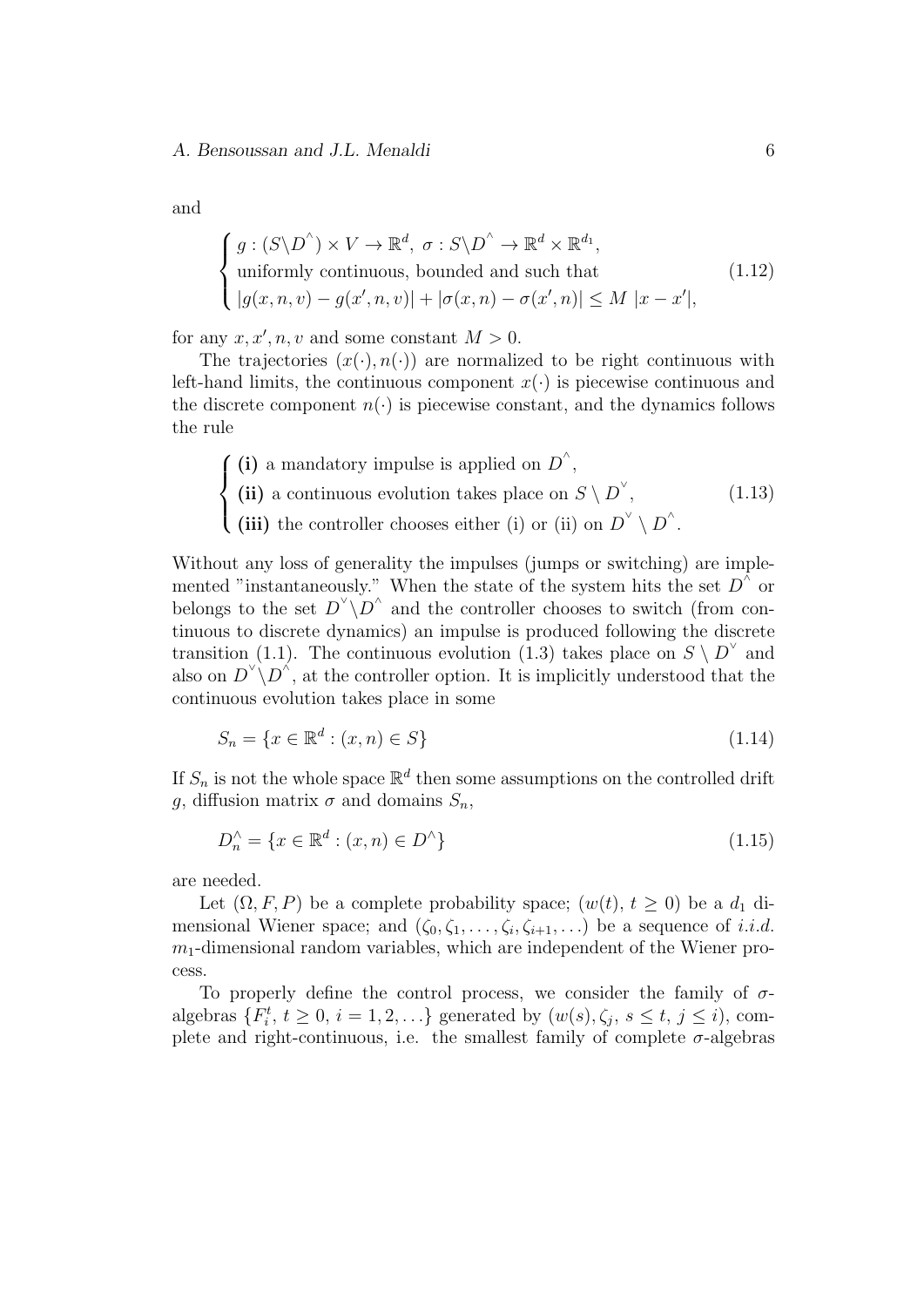satisfying

 $\overline{a}$ 

$$
\begin{cases} w(s) \text{ and } \zeta_j \text{ are } F_i^t \text{-measurable}, & \forall s \le t, j \le i, \\ \bigcap_{s>t} F_i^t = F_i^t, & \forall t \ge 0, i = 1, 2, \dots \\ \end{cases}
$$
\n(1.16)

A continuous-type control is a measurable stochastic process  $(v(t), t \geq 0)$ with values in *V*, and an impulse-type control is a sequence of random variables  $(k_i, i = 0, 1, \ldots)$  with values in *K*. Moreover, there are adapted to the family of  $\sigma$ -algebras  $(F_i^t, t \geq 0, i = 1, 2, \ldots)$ *.* For a given initial state  $(x, n)$ and set-interface *D* we proceed by induction as follows:

$$
\begin{cases}\n\text{if } (x, n) \in S \setminus D & \text{then set } x(0) = x, n(0) = n, \\
\text{if } (x, n) \in D & \text{then set } x(0-) = x, n(0-) = n.\n\end{cases} (1.17)
$$

Now, set  $t_0 = 0$  and use either

$$
\begin{cases}\nx(t_i) = X(x(t_i-), n(t_i-), k_i, \zeta_{i+1}), \\
n(t_i) = N(x(t_i-), n(t_i-), k_i, \zeta_{i+1}),\n\end{cases}
$$
\n(1.18)

or

$$
\begin{cases} dx(t) = g(x(t), n(t_i), v(t))dt + \sigma(x(t), n(t_i))dw(t), \\ n(t) = n(t_i), \quad t_i \le t < t_{i+1}, \end{cases}
$$
\n(1.19)

and

$$
t_{i+1} = \inf \left\{ t > t_i \; : \; (x(t-), n(t-) \in D) \right\}
$$
\n(1.20)

Notice that we start with  $(1.18)$  if  $(x, n)$  is in *D* and we use  $(1.19)$  otherwise. In (1.18) the notation  $(t_i-)$  means the left-hand limit.

The control satisfies

$$
\begin{cases}\nv(t) \mathbf{1}(t \le t_i) & \text{is adapted to} \quad F_i^t, \quad t \ge 0, \ i = 1, 2, \dots, \\
k_i & \text{is measurable w.r.t.} \quad F_i^{t_i}, \ i = 0, 1, \dots,\n\end{cases} \tag{1.21}
$$

Another way of expression is condition is to consider a sequence of controls  $\{v_i(t) : i = 1, 2, \ldots\}$ , where  $v_i$  is adapted to  $F_i^{t_i}$  and it is used only after  $t_i$ , i.e., the global control  $v(t)$  is equal to  $v_i(t)$  for  $t$  in  $(t_i, t_{i+1})$ .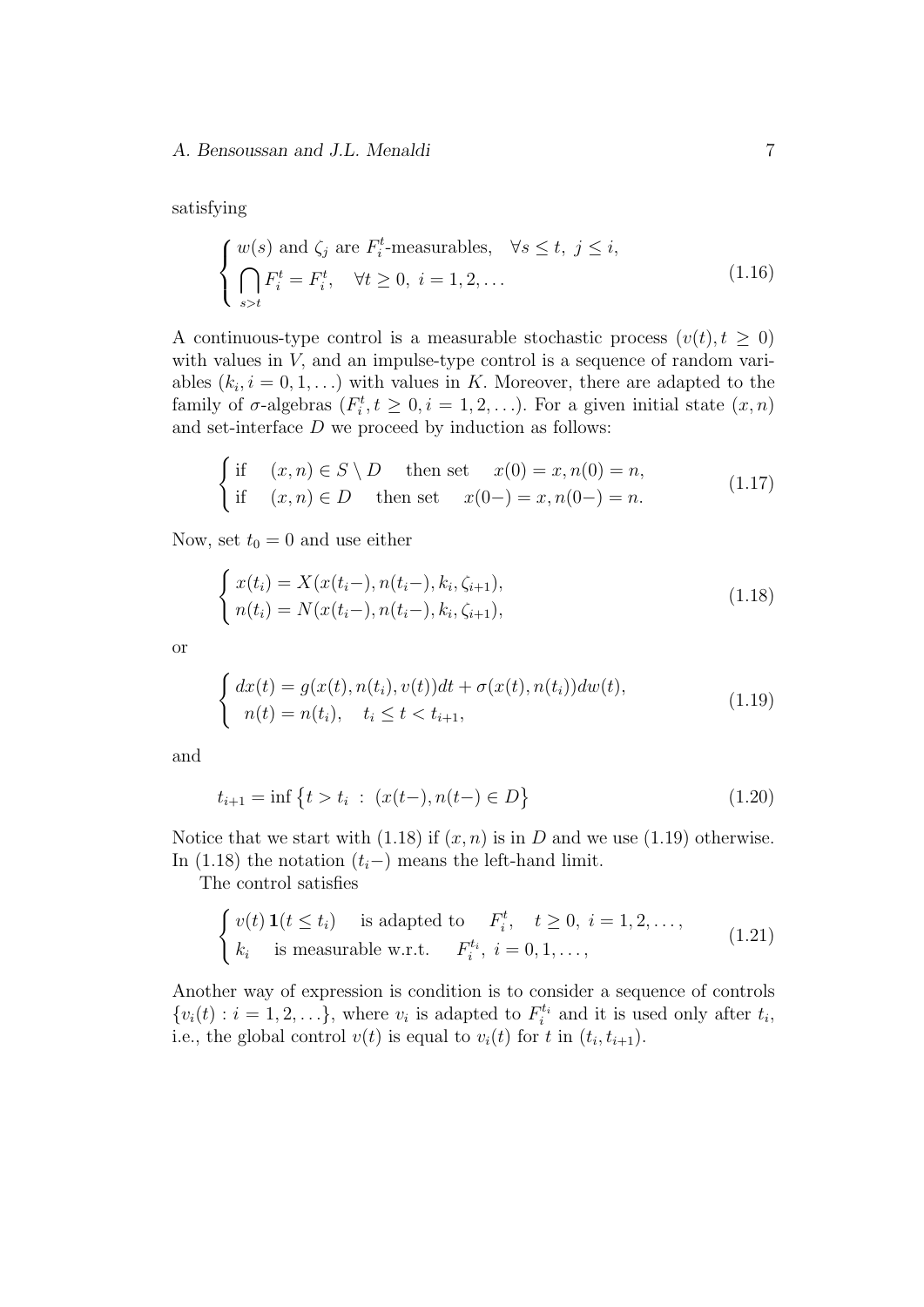Notice that the initial impulse-type control  $k_0$  (deterministic) is only used when  $(x, n)$  is in *D*. We have

$$
(x(t_i-), n(t_i-)) \in D \quad \text{on} \quad [t_i < \infty], \quad \forall i = 1, 2, \dots
$$
 (1.22)

The sequence of time-interface $\{0 \lt t_i \lt t_2 \lt \ldots\}$  defined by  $(1.10)$  is subordinate to the set-interface (it depends also on  $v(t)$ ,  $k_i$ , x, n). Thus if  $D^{\wedge} = D = D^{\vee}$  [automation case] this time-interface is not directly accessible to the controller. However, the extreme case where  $D^{\wedge} = \phi$  and  $D^{\vee} = S$ (therefore *D* is any closed set in *S*) classic impulse or switching control), the sequence of time-interface is completely part of the control, we may replace (1.20) by the condition

$$
\begin{cases} t_i & \text{stopping time w.r.t.} \\ t_i < t_{i+1} \end{cases} \quad \text{on} \quad [t_{i+1} < \infty]. \tag{1.23}
$$

**Definition 1.2 (admissible control).** A control process  $(v(t), k_i, t \geq 0,$  $i = 0, 1, \ldots$  is called admissible w.r.t. a prescribed set-interface D and a given initial state  $(x, n)$  if  $(1.21)$  and

$$
t_i \to \infty \quad \text{as} \quad i \to \infty. \tag{1.24}
$$

are satisfied.  $\Box$ 

Thus, an admissible control allows us to define the controlled process  $(x(t), n(t))$  for any  $t \geq 0$ . If we fix a feedback function  $(v, k)$ ,

$$
\begin{cases}\nv : (S \setminus D^{\wedge}) \longrightarrow V, & k : D^{\vee} \longrightarrow K, \\
v(t) = v(x(t), n(t)), & k_i = k(x(t_i-), n(t_i-))\n\end{cases}
$$
\n(1.25)

then we obtain a Markov process.

It may happen that the impulsive dynamic has to be used several times before switching to the continuous evolution. In this case we use the convention

$$
n_{i+1} = N(x(t_i-), n_i, k_i, \zeta_{i+1}), \qquad n(t_i-) = n_i,
$$
\n(1.26)

so that essentially we keep record of the transitions  $(n_1, n_2, \ldots)$ , but we denote by  $n(t_i-)$  the state  $n_i$ . Thus, the actual evolution of the state of system is  $(x(t), n_i, t \geq 0, i = 0, 1, \ldots).$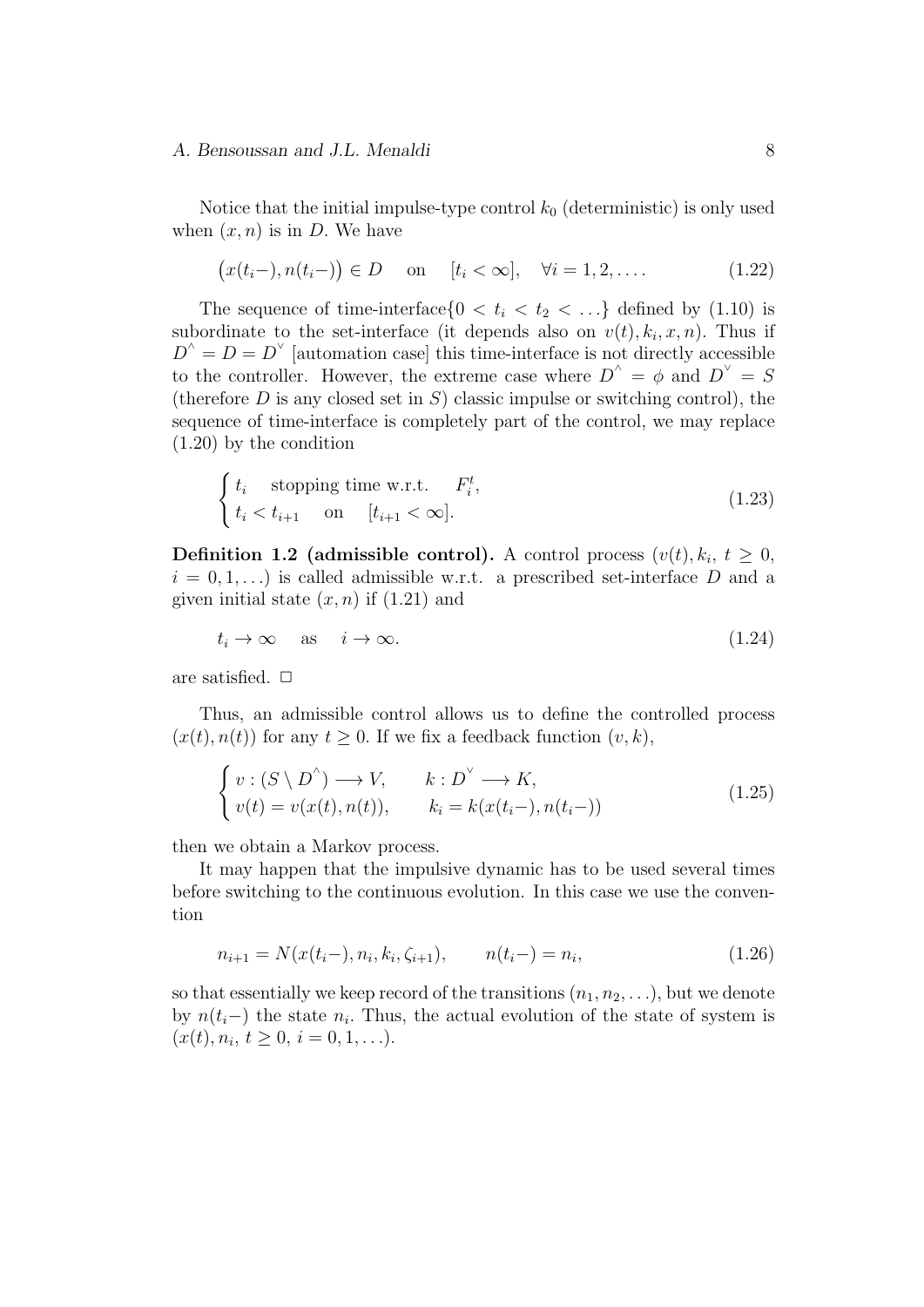As discussed later, a natural condition to obtain admissible controls is to impose the condition

$$
\begin{cases} \exists c > 0 \quad \text{such that} \quad \forall z, \ \forall k \in K, \ \forall (x, n), (\xi, \eta) \in D^{\wedge} \\ |\xi - X(x, n, k, \zeta)| + |\eta - N(x, n, k, \xi)| \ge c. \end{cases}
$$
\n(1.27)

Even more general, if we allow up to *r* discrete transitions before going into the continuous evolution, we replace X and N by their *r*-power  $X<sup>r</sup>$  and  $N<sup>r</sup>$ in the condition (1.27).

# **2 Controlled Hybrid Process**

# **2.1 Autonomous Switching or Jumps**

Suppose that the set interface  $D$  is given a priori and contains all states where a switching or jump is enabled. Any trajectory (or path) of the controlled hybrid process has discontinuities when hitting the set *D.* These switching and jumps are autonomous, and the set *D* is not part of the control, i.e. the controller cannot modify the set  $D = D^{\wedge} = D^{\vee}$ .

The controller selects a dynamics by means of the discrete variable *n.* We assume that

$$
\begin{cases}\nS_n = \{x \in \mathbb{R}^d : (x, n) \in S\} & \text{is open,} \\
D_n = \{x \in \mathbb{R}^d : (x, n) \in D\} & \text{is closed}\n\end{cases}
$$
\n(2.1)

(the set  $S_n$  may also be the closure of an open set) and usually require that

$$
N = \{ n \in \mathbb{R}^m : S_n \neq \phi \} \quad \text{is countable}, \tag{2.2}
$$

and

the boundary 
$$
\partial S_n
$$
 is piecewise smooth. (2.3)

Thus the continuous evolution is well defined until the first exit time of (*x*(*t−*)*, n*(*t−*)) from *S.* It is clear that the discrete (or impulse) transition *X* and *N* may be called the jump and switching (respect.) transition functions. Some natural examples may be represented by the case where

$$
D_n = \partial S_n,\tag{2.4}
$$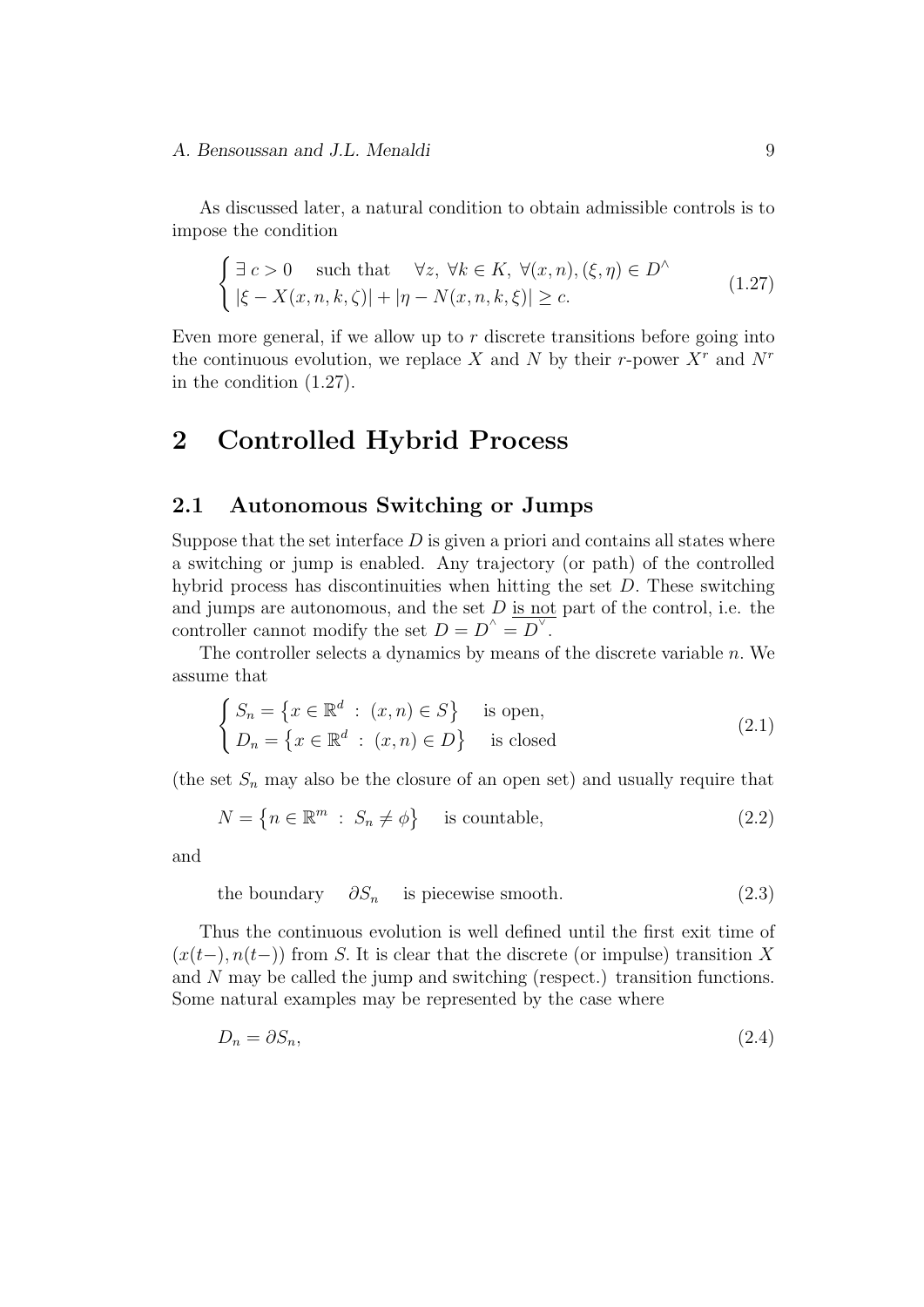and the values of the discrete variable  $n$  (i.e., the set  $N$ ) need not be countable.

For the non-degenerate case (i.e.  $\sigma(x, n)$  is invertible) the continuous evolution will leave any bounded region  $S_n$ . Thus a controller/modeler decision should be taken on the boundary *∂Sn.* For instance, we may stop the process at the first exit time from  $S_n$ ; or we may produce a reflection on the boundary; or even a jump so that  $\partial S_n$  is a part of  $D_n$ . These situations will be discussed, in some detail later.

Notice that this model can be regarded as a "stochastic differential automation" following the approach in Tavernini [27] and more general as in Back et al. [3], Branicky et al. [12].

In order to be sure that at least for some control we do not have infinitely many impulses simultaneously, we need the following assumption:

$$
\sup_{k \in K} \inf_{(x,n),(\xi,\eta) \in D} \left\{ |\xi - X(x,n,k,\zeta)| + |\eta - N(x,n,k,\zeta)| \right\} \ge c > 0. \tag{2.5}
$$

On the other hand, if we do not allow simultaneous impulses for any control then we may impose

$$
\inf_{k \in K} \inf_{(x,n),(\xi,\eta) \in D} \left\{ |\xi - X(x,n,k,\zeta)| + |\eta - N(x,n,k,\zeta)| \right\} \ge c > 0, \qquad (2.6)
$$

in lieu of (2.5). Both for any  $\zeta$  in  $\mathbb{R}^{m_1}$ .

As mentioned above, to check that the trajectories  $(x(t), n(t))$  are well defined we need to know that  $t_{i+1} > t_i$  and if possible that  $t_i \to \infty$  or  $i \to \infty$ .

Assumptions of the type (2.5) or (2.6) give reason to the so-called "impulse with state-delay".

**Definition 2.1 (state-delay).** The dynamic of a system, has a deterministic state-delay  $\delta > 0$  if for any two consecutive impulses  $t_i$  and  $t_{i+1}$  we have  $|x(t_{i+1}-) - x(t_i)| \geq \delta$ , with probability 1. **□** 

Consider the stopping time

$$
\begin{cases}\nT(x, n, t, v) = \inf \{s > t : (y(s), n) \in D\}, \\
y(t) = x, \qquad dy(s) = g(y(s), n, v(s))ds + \sigma(y(s), n)dw(s).\n\end{cases}
$$
\n(2.7)

By construction we have

$$
t_{i+1} - t_i = T(x(t_i), n(t_i), t_i, v(\cdot)), \quad \forall i.
$$
\n(2.8)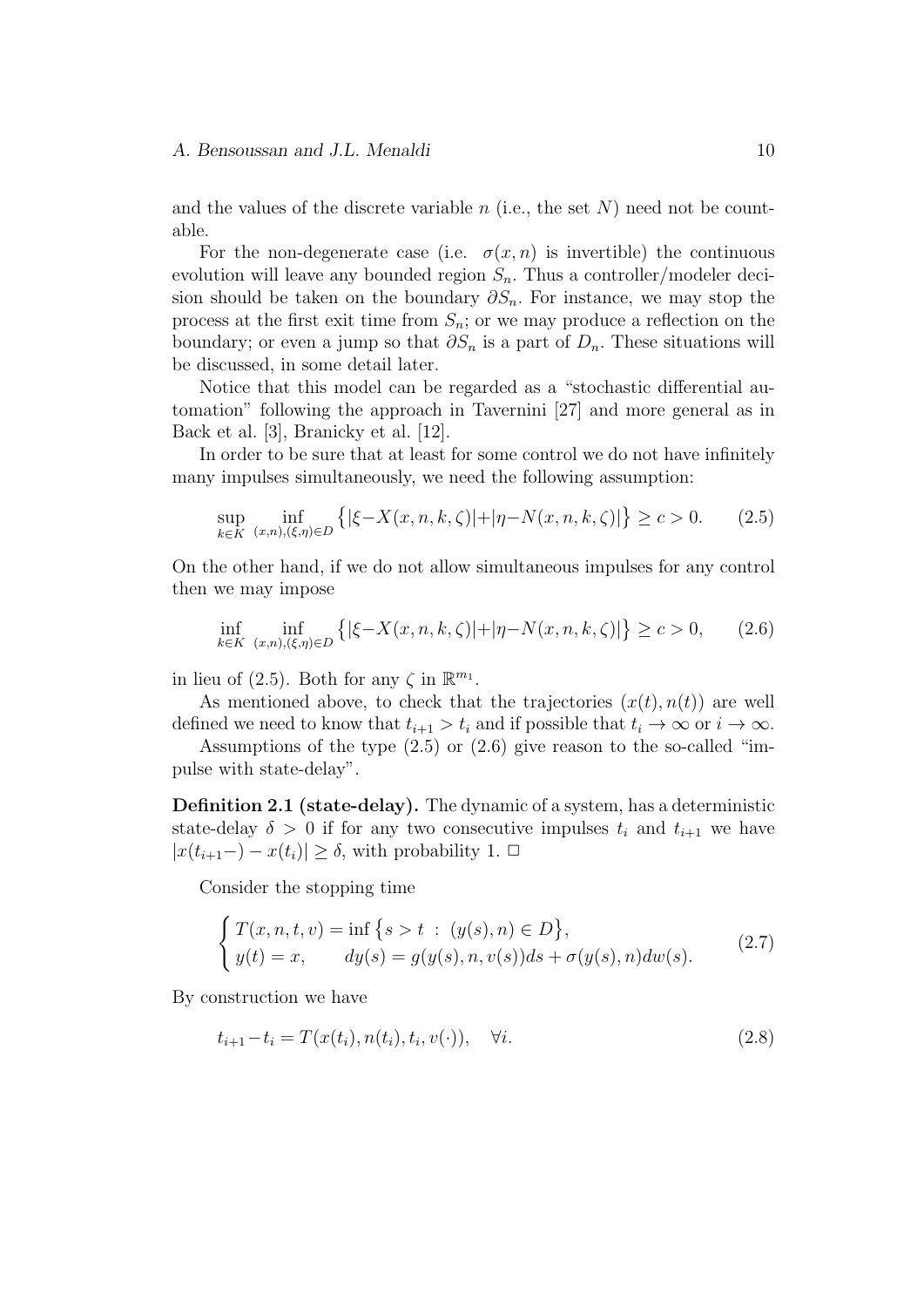So that, if we define

$$
\begin{cases}\n\tau(x, n, t, v) = \inf \{ s > t \; : \; |y(s) - x| \ge \delta \}, \\
y(t) = x, \quad dy(s) = g(y(s), n, v(s))ds + \sigma(y(s), n)dw(s),\n\end{cases}
$$
\n(2.9)

we see that condition (2.6) implies

$$
T(x, n, t, v) \ge \tau(x, n, t, v), \quad \forall x, n, t, v(\cdot)
$$
\n
$$
(2.10)
$$

for  $\delta = c$ . Thus, under assumption (2.6) our system has a deterministic state-delay for any choice of controls. Similarly, condition (2.5) provides a state-delay for certain choice of controls.

**Theorem 2.2.** *Under the assumptions* (1.11) *and* (1.12)*, any state-delay system has its trajectories well defined, i.e.,*  $t_{i+1} > t_i \rightarrow +\infty$ *. Moreover, we have the estimate*

$$
E\{e^{-\alpha \tau}\} \le \frac{||g||^2 + ||\sigma||^2}{\alpha \delta + ||g||^2 + ||\sigma||^2}, \quad \forall x, n, t, v(\cdot),
$$
\n(2.11)

*where*  $\tau$ ,  $\delta$  *are as in* (2.9),  $\alpha \geq 1$  *and*  $|| \cdot ||$  *denotes the supremum norm.*  $P^r$   $\alpha$ 

$$
-|g(y, n, v)|^2 + 2(g(y, n, v), y - x) - \alpha |y - x|^2 \le 0
$$

if  $\alpha > 1$ , we have

$$
2(g(y, n, v), y - x) + \text{tr}[\sigma \sigma^*(y, n)] - \alpha |y - x|^2 \le
$$
  
\$\le ||g||^2 + ||\sigma||^2\$.

Thus form Itô's formula we deduce

$$
E\{|y(\tau) - x|^2 e^{-\alpha \tau}\} \le (\|g\|^2 + \|\sigma\|^2) E\{\frac{1 - e^{-\alpha \tau}}{\alpha}\},
$$

where  $\tau$  and  $y(\cdot)$  are given by (2.9). Hence

$$
\left[\delta+\frac{1}{\alpha}(\|g\|^2+\|\sigma\|^2)\right]E\left\{e^{-\alpha\tau}\right\}\leq\frac{1}{\alpha}(\|g\|^2+\|\sigma\|^2)
$$

which implies  $(2.11)$  and the desired result.  $\Box$ 

*Remark* 2.3*.* If we assume (2.6) then the dynamic system has a (deterministic) state-delay  $\delta > 0$  and Theorem 2.2 can be applied. On the other hand, if we only assume (2.5) then Theorem 2.2 will apply only for controls satisfying  $(2.5)$ .  $\Box$ 

Let us mention that to study the continuity of the trajectory with respect to the initial state is a delicate issue, which is not discussed here.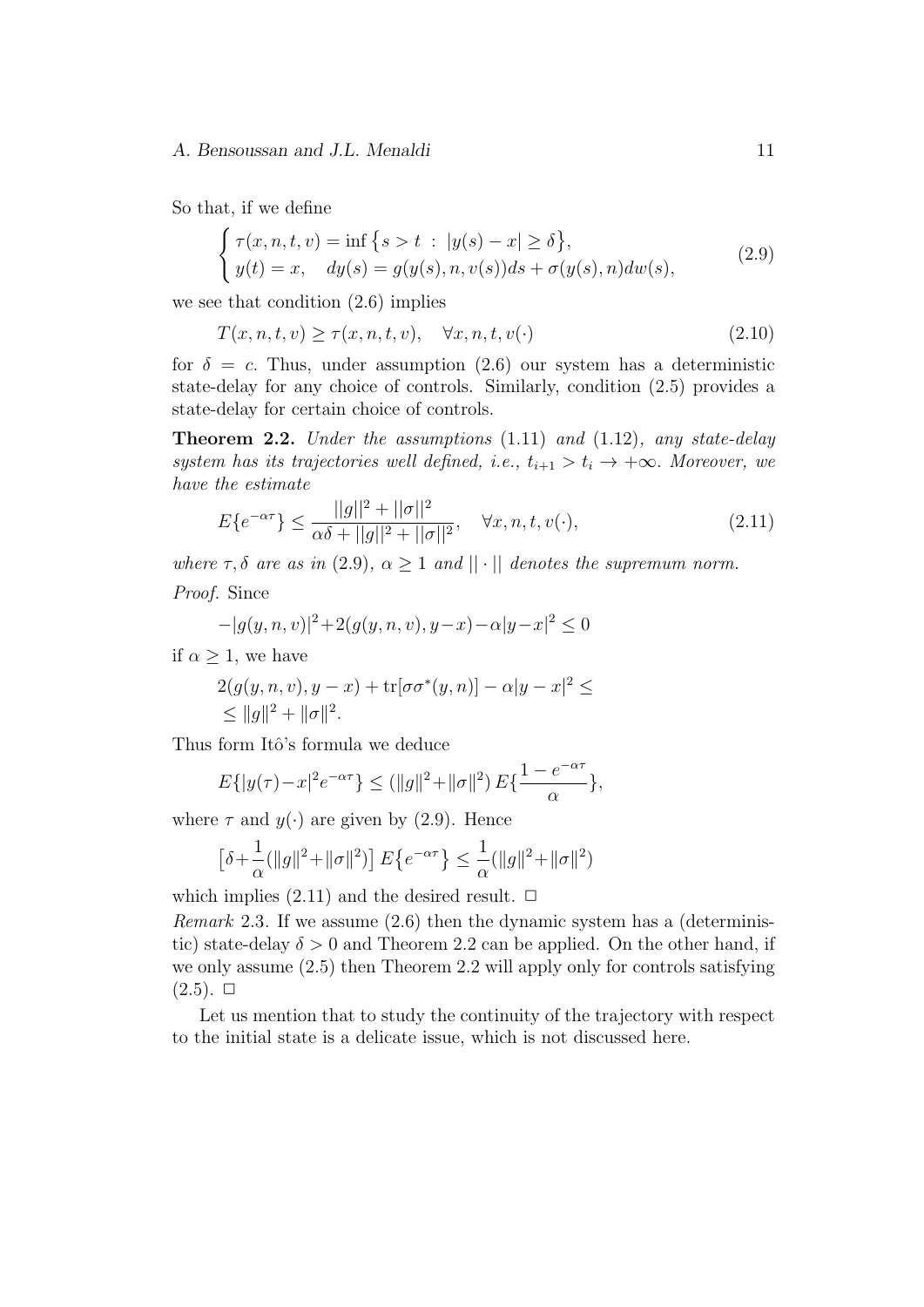### **2.2 Totally Controlled Switching or Jumps**

The big difference with the previous section is the fact that the set-interface *D* is now part of the control. The qualifier "totally" refer to the case where  $D^{\wedge} = \emptyset$ , i.e., there are not mandatory switching or jumps but in the region  $S \setminus D^{\vee}$ , only continuous evolution is allowed. In this case, we extend the definition of the function  $(X, N)$  as follows

$$
(X(x, n, \cdot, \cdot), N(x, n, \cdot, \cdot)) = (x, n), \quad \forall (x, n) \in S \backslash D^{\vee}.
$$
 (2.12)

This extension does not preserve the uniform continuity of the discrete transition function  $(X, N)$ , but it is used only formally. Thus, on the region  $S \setminus D^{\vee}$  we allow impulsion, but they do not actually modify the continuous evolution.

In this case, a continuous-type control is a sequence of measurable stochastic processes  $(v(t), t \geq 0$  with values in *V*, and an impulse-type control is a sequence  $(t_i, k_i, i = 1, 2, ...)$  of times  $t_i < t_{i+1}$ , for any *i*, and random variables  $k_i$  with values in  $K$ . Moreover, they are adapted to the family of *σ*-algebras  $(F_i^t, t \geq 0, i = 1, 2, \ldots)$ , defined by (1.16). This means that

$$
\begin{cases}\n\text{(a) } t_i & \text{is a stopping time w.r.t. } F_{i+1}^t, \quad t_0 = 0 \\
\text{(b) } k_i & \text{is measurable w.r.t. } F_i^{t_i}, \\
\text{(c) } v(t) \mathbf{1}_{(t \le t_i)} & \text{is adapted to } F_i^t,\n\end{cases}\n\tag{2.13}
$$

for any  $i = 1, 2, \ldots$ , cf (1.21). Because the times  $(t_i)$  are totally part of the control we may allow  $t_i \leq t_{i+1}$ , for all *i*. In any case, also we impose that  $t_i \rightarrow +\infty$  as  $i \rightarrow \infty$  to have an admissible control, cf. Definition1.2.

To define the controlled process  $(x(t), n(t))$  with initial state  $(x, n)$  and controls  $(v(t), t \geq 0)$ ,  $(t_i, k_i, i = 1, 2, \ldots)$  we proceed as follows by induction. Set  $t_0 = 0$ , and

$$
\begin{cases}\n\text{if } t_i > 0 \quad \text{then set } x(t_0) = x, \quad n(t_0) = n, \\
\text{if } t_1 = 0 \text{ then set } x(t_0-) = x, \quad n(t_0-) = n.\n\end{cases} \tag{2.14}
$$

Now, use either the discrete transition

$$
\begin{cases}\nx(t_i) = X(x(t_i-), \quad n(t_i-), k_i, \zeta_{i+1}), \\
n(t_i) = N(x(t_i-), n(t_i-), k_i, \zeta_{i+1}),\n\end{cases}
$$
\n(2.15)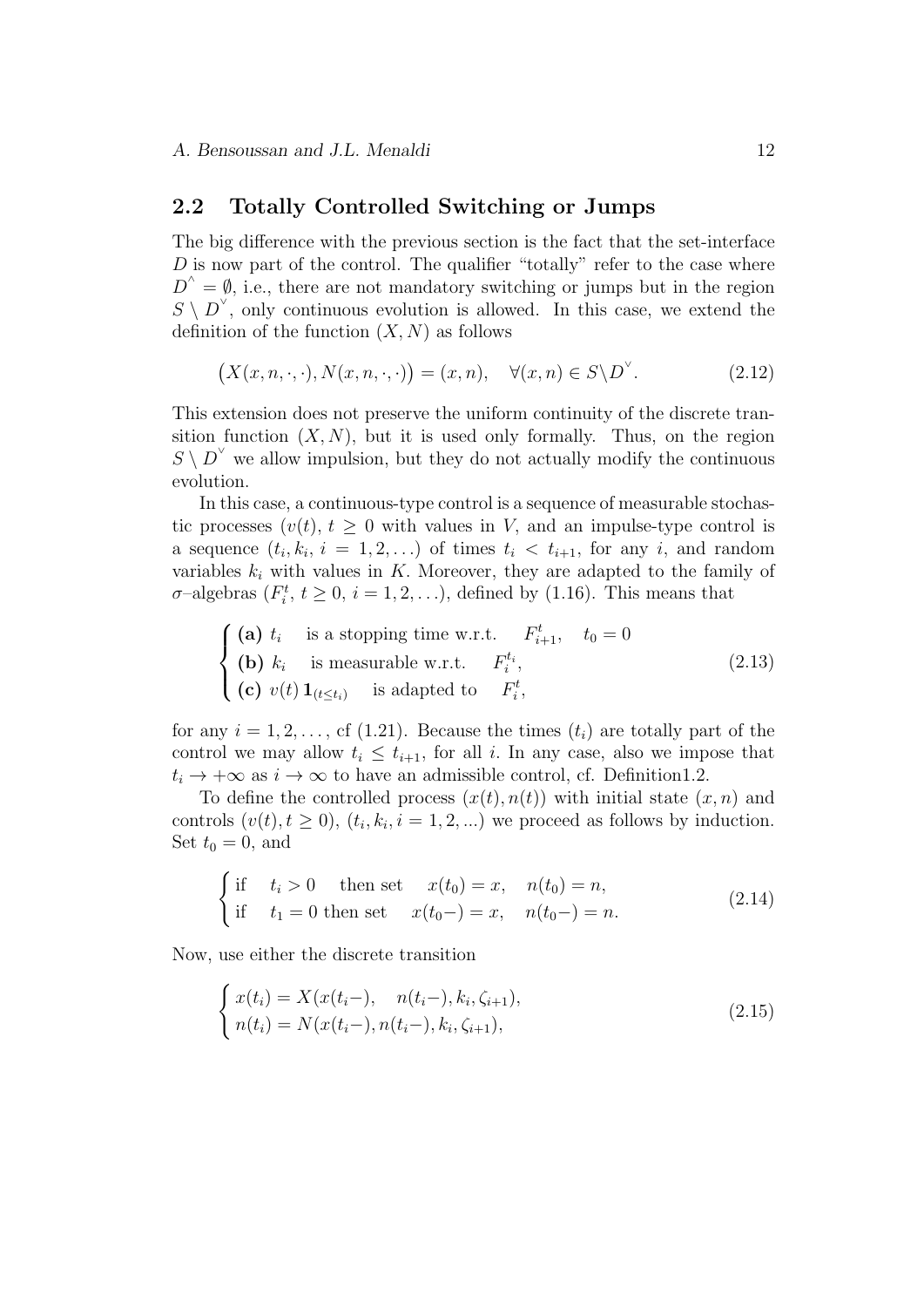or the continuous transition (evolution)

$$
\begin{cases} dx(t) = g(x(t), n(t_i), v(t))dt + \sigma(x(t), n(t_i))dw(t), \\ n(t) = n(t_i), \quad t_i \le t < t_{i+1}. \end{cases} \tag{2.16}
$$

Comparing with the construction in the previous section, we notice that the exit time expression by (1.20) is necessary. Also, recall that the non impulsion restriction on the region  $S - D^{\vee}$  is enforced by the "singular" extension (2.12).

There is a vast bibliography on this class of problems, but without the discrete variable *n* (i.e.  $S \subset \mathbb{R}^d$ , all continuous-type variables) and with  $S = D^{\vee}$  (cf. Bensoussan and Lions [7]).

Note that in this open-loop setting  $(2.14), \ldots, (2.16)$ , the set-interface has no reference, even no reference to  $D^{\vee}$  . However, for a feedback formulation we need to use a set-interface  $D \subset D^{\vee}$ , a continuous-type feedback function

$$
v: (S \backslash D) \longrightarrow V, \quad \text{Borel measurable} \tag{2.17}
$$

and an impulse-type feedback function

$$
k: D \longrightarrow K, \quad \text{Borel measurable.} \tag{2.18}
$$

We proceed as in  $(1.17), \ldots, (1.20)$  with

$$
\begin{cases}\nk_i = k(x(t_i-), n(t_i-)), & i = 0, 1, \dots \\
v(t) = v(x(t), n(t)), & t_i < t < t_{i+1}.\n\end{cases}
$$
\n(2.19)

For the open-loop controls we can study the continuity w.r.t. the initial data. Let us assume that the coefficients are bounded, Lipschitz continuous in the state variable (on  $S \setminus D^{\vee}$ ) and uniformly continuous in the control variable i.e., for some constants  $C, M > 0$  we have

$$
\begin{cases} |g(x,n,v)| + |\sigma(x,n)| + |x - \bar{X}(x,n,k)|+\\ + |n - \bar{N}(x,n,k)| \le C, \quad \forall (x,n,k) \in S \times K,\end{cases}
$$
\n(2.20)

$$
\begin{cases} |g(x,n,v) - g(x',n',v')| + |\sigma(x,n) - \sigma(x',n'| \leq \\ \leq M[|x-x'| + |n-n'| + \rho(|v-v'|)], \\ \forall (x,n), (x',n') \in S, \ v, v' \in V, \end{cases}
$$
 (2.21)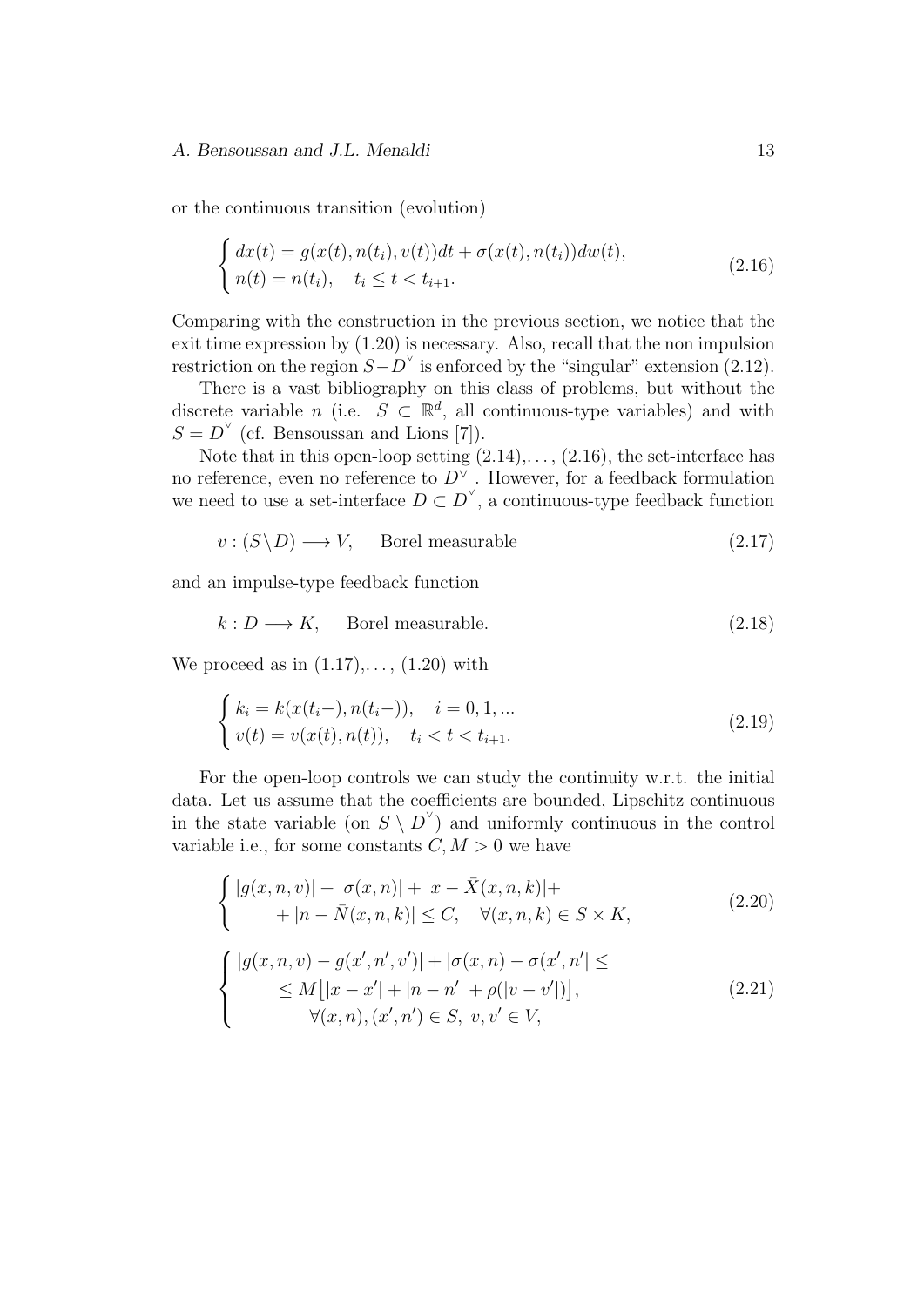$$
\begin{cases} |\bar{X}(x,n,k) - \bar{X}(x',n',k')| + |\bar{N}(x,n,k) - \bar{N}(x',n',k')| \leq \\ \leq M[|x-x'| + |n-n'| + \rho(|k-k')], \\ \forall (x,n), (x',n') \in S \setminus D^{\vee}, \ k, k' \in K, \end{cases}
$$
(2.22)

where  $\rho(\cdot)$  is a modulus of continuity i.e., is positive, increasing and vanishing at zero and  $\bar{X}(x, n, k) = E\{x(x, n, k, z_1)\}, \bar{N}(x, n, k) = E\{N(x, n, k, z_1)\}.$ Notice that  $(X, N)$  has been extended to the whole space  $S$ , but usually  $(2.22)$  does not hold on  $S \times K$ . Moreover, if the discrete state-space or the impulse control-space is discrete (i.e., composed of only isolated points in the Euclidian space) then all functions are continuous (or Lipschitz continuous) in that variable.

Let  $(t_i, k_i, i = 0, 1, \ldots)$  and  $(t'_i, k'_i, i = 0, 1, \ldots)$  be two admissible impulse control such that

$$
\begin{cases} t_i = t'_i, & \forall i = 1, 2, \dots, t_0 \le t'_0, \\ (t_i) & \text{increases (a.s.) to } +\infty, \end{cases}
$$
 (2.23)

i.e., they have the same impulse times after the initial impulse. The number of impulses up to the time  $t > 0$  is given by the counting process

$$
\sum_{i=1}^{\infty} \mathbf{1}_{(t_i \le t < t_{i+1})} = i \quad \text{if} \quad t \in [t_i, t_{i+1}).
$$
\n(2.24)

We define the following (exponentially) decay process

$$
r(t) = \exp\left[-\alpha t - (\ln \beta) \sum_{i=1}^{\infty} \mathbf{1}_{(t_i \le t < t_{i+1})}\right], \quad t \ge 0,
$$
\n(2.25)

which is adapted to the filtration  $F_i t_i t_i$ . Notice that the constant *M* in assumptions (2.20), (2.21) and (2.22) will be used to choose  $\alpha, \beta > 0$ . For any initial states  $(x, n)$ ,  $(x', n')$  and continuous type controls  $v(t)$ ,  $v'(t)$ , we consider the corresponding state processes  $(x(t), n(t))$  and  $(x'(t), n'(t))$ .

**Theorem 2.4.** *Let's* assume  $D^{\wedge} = \emptyset$ ,  $D^{\wedge} \subset S$ , (2.20), (2.21) and (2.22). *Then with the above notation, we can choose constants*  $\alpha, \beta > 0$  *and* M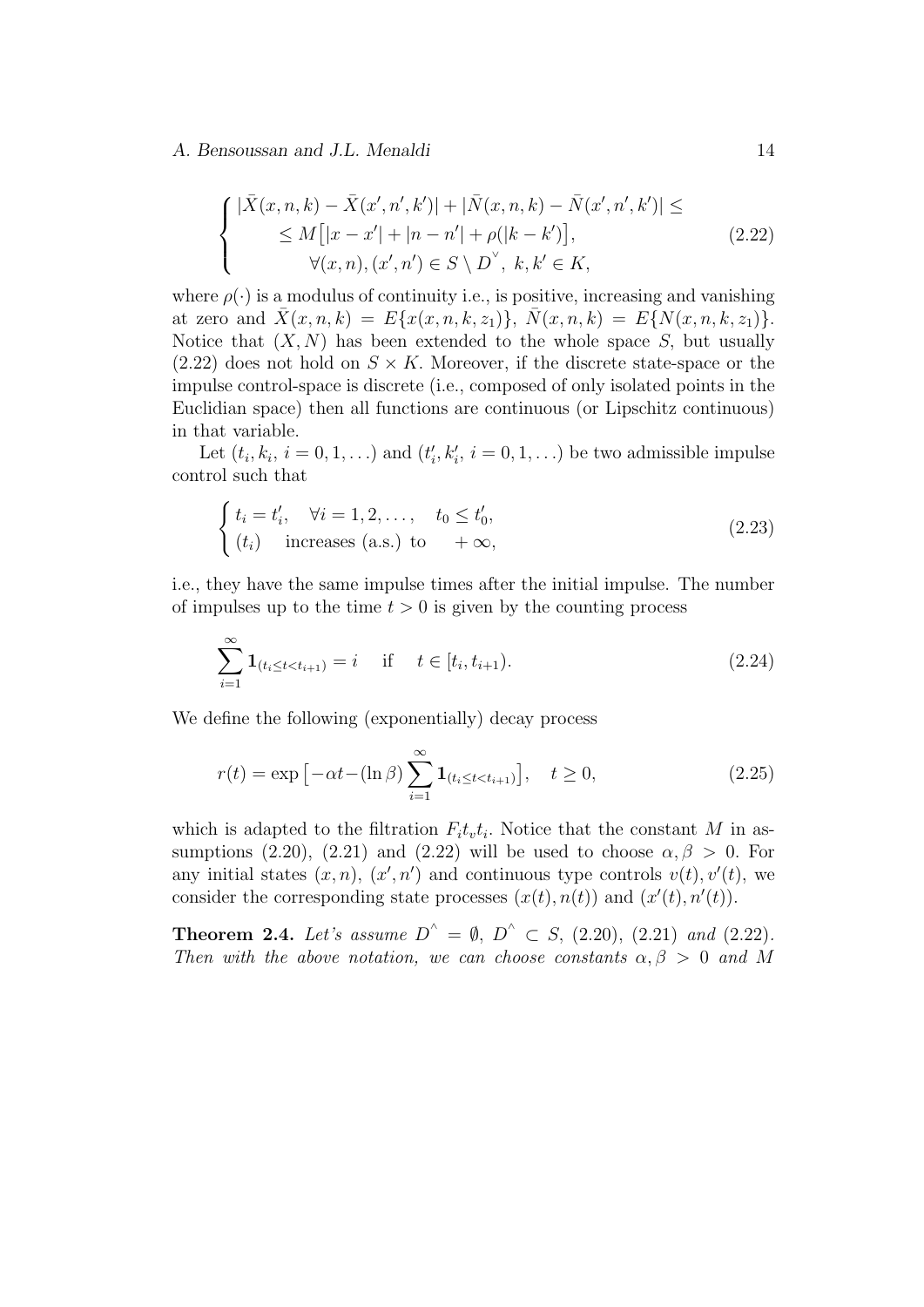*(depending only on the bounds in the assumptions) so that*

$$
\begin{cases}\nE\{|x(t) - x'(t)|r(t) + |n(t) - n'(t)|r(t)\} \le M[|x - x'| + \\
\quad + |n - n'| + |t_0 - t'_0|^{1/2}] + E\{\sum_{i=0}^{\infty} \rho(|k_i - k'_i|) r(t_i)\} + \\
\quad + E\{\int_0^t \rho(|v(s) - v'(s)|) r(s)ds\},\n\end{cases} \tag{2.26}
$$

*where*  $x, x', n, n', t_0, t'_0$  *are deterministic values.* 

*Proof.* Based on assumption (2.22) and the fact that the sequence  $(z_i, i =$ 0*,* 1*, ...*) is i.i.d., we have

$$
\begin{cases}\nE\{[|x(t_i) - x'(t_i)| + |n_{i+1} - n'_{i+1}|]r(t_i)\} \leq \\
\leq M E\{[|x_i - x'_i| + |n_i - n'_i| + \rho(|k_i - k'_i)|]r(t_i)\},\n\end{cases} \tag{2.27}
$$

for any  $i = 1, 2, ...$ 

Now, we use Itô's formula for the process  $z(t) = [x(t) - x'(t), n(t) - n'(t)]$ and the function

$$
t \mapsto (\varepsilon + |z|^2)^{1/2} e^{-\alpha t} \beta^{-i}, \quad \text{between} \quad t_i \quad \text{and} \quad t_{i+1},
$$
  

$$
d(\varepsilon + |z(t)|^2)^{1/2} e^{-\alpha t} \beta^{-i} = \ell(t) dt + dM_t,
$$

where  $(M_t)$  is an Itô's integral and

$$
\ell(t) = (\varepsilon + |z(t)|^2)^{-1/2} (x(t) - x'(t)) \cdot (g(x(t), n(t), v(t)) -
$$
  
\n
$$
- (g(x'(t), n'(t), v'(t)) + (\varepsilon + |z(t)|^2)^{-1/2} \frac{1}{2} \text{tr} [(\sigma(x(t), n(t)) -
$$
  
\n
$$
-\sigma(x'(t), n'(t)))(\sigma(x(t), n(t)) - \sigma(x'(t), n'(t)))^*] -
$$
  
\n
$$
-(\varepsilon + |z(t)|^2)^{-3/2} \frac{1}{2} \text{tr} [(\sigma(x(t), n(t)) - \sigma(x'(t), n'(t))) \times
$$
  
\n
$$
\times (x(t) - x'(t)) (x(t), x'(t))^* (\sigma(x(t), n(t)) - \sigma(x'(t), n'(t)))^*].
$$

Thus, for  $\alpha$  large enough we have

$$
|\ell(t)| \le M \rho(|v(t) - v'(t))| \, e^{-\alpha t} \beta^{-i}
$$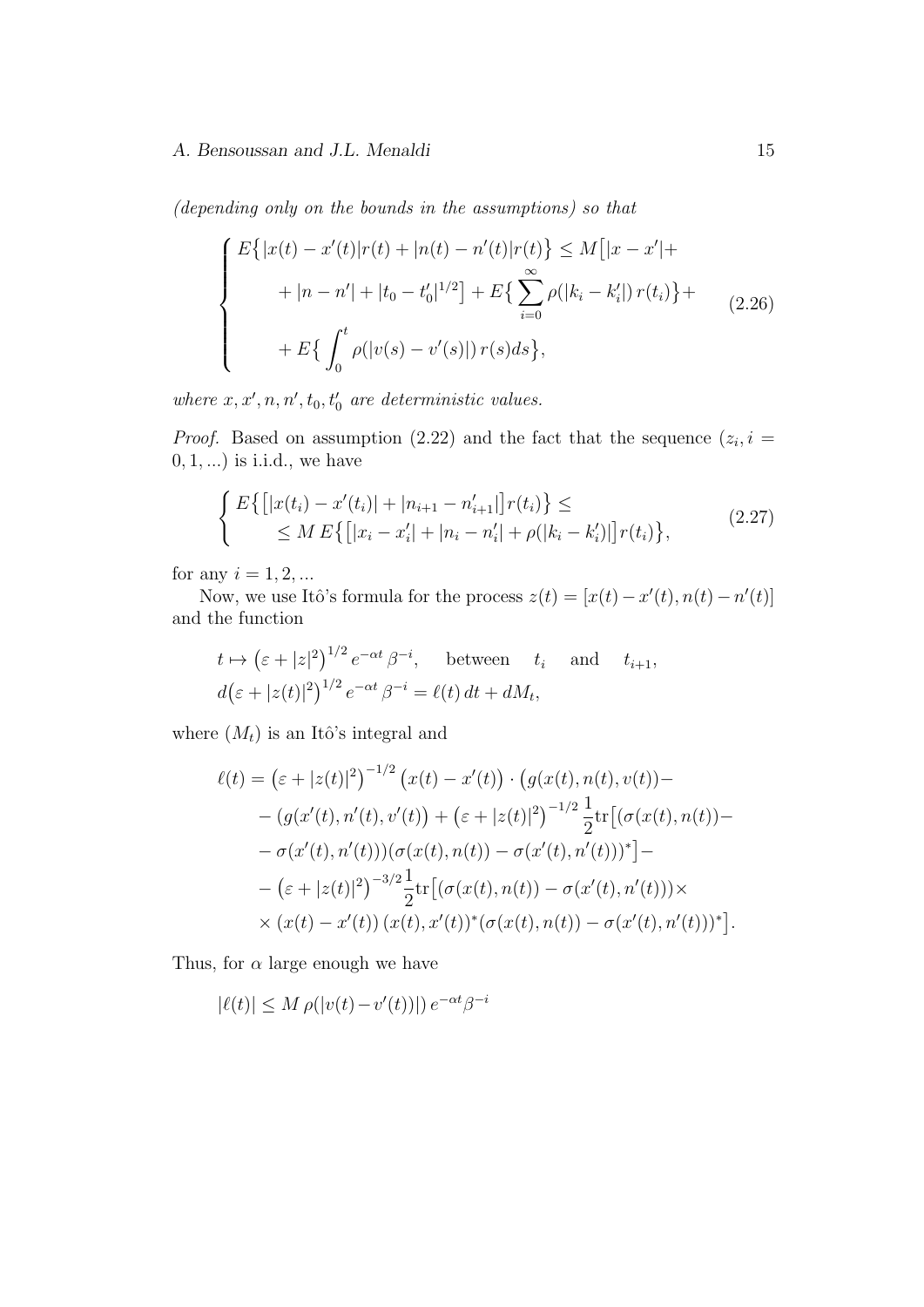and

$$
E\{[|x(t) - x'(t)|\mathbf{1}_{(t_i \le t < t_{i+1})} + |n_i - n'_i|]e^{-\alpha t} \beta^{-i}\} \le
$$
  
\n
$$
\le E\{M \int_{t_i}^{t \wedge t_{i+1}} \rho(|v(s) - v'(s)|) r(s) ds\} +
$$
  
\n
$$
+ E\{[|x(t_i) - x'(t_i)| + |n_i - n'_i|]e^{-\alpha t_i} \beta^i\}.
$$

Hence

$$
\begin{cases}\nE\left\{\left[|x_{i+1}-x'_{i+1}|+|n_i-n'_i|\right]r(t_{i+1})\right\} \leq \\
&\leq \frac{1}{\beta}E\left\{\left[|x(t_i)-x'(t_i)|+|n_i-n'_i|\right]r(t_i)\right\} + \\
&+ \frac{M}{\beta}E\left\{\int_{t_i}^{t_{i+1}} \rho(|v(s)-v'(s)|)r(s)ds\right\}.\n\end{cases} \tag{2.28}
$$

By means of (2.27) we get

$$
E\{|x_{i+1} - x'_{i+1}| r(t_{i+1})\} \leq \frac{M}{\beta} E\{|x_i - x'_i| r(t_{i+1})\} +
$$
  
+ 
$$
\frac{M+1}{\beta} E\{|n_i - n'_i| r(t_i)\} + \frac{M}{\beta} E\{\rho(|k_i - k'_i|) r(t_i)\} +
$$
  
+ 
$$
\frac{M}{\beta} E\{\int_{t_i}^{t_{i+1}} \rho(|v(s) - v'(s)|) r(s) ds\}
$$

and again, going back to (2.27) we have

$$
E\{|n_{i+1} - n'_{i+1}| r(t_{i+1})\} \leq \frac{M}{\beta} E\{|x_i - x'_i| r(t_i)\} + \frac{M}{\beta} E\{|n_i - n'_i| r(t_i)\} + \frac{M}{\beta} E\{\rho(|k_i - k'_i|) r(t_i)\}.
$$

Now, take  $\beta \geq 2(M+1)$  to deduce

$$
E\left\{ \left[ |x_{i+1} - x'_{i+1}| + |n_{i+1} - n'_{i+1}| \right] r(t_{i+1}) \right\} \le
$$
  
\n
$$
\leq E\left\{ \left[ |x_i - x'_i| + |n_i - n'_i| \right] r(t_i) \right\} + E\left\{ \rho(|k_i - k'_i|) r(t_{i+1}) \right\} +
$$
  
\n
$$
+ E\left\{ \int_{t_i}^{t_{i+1}} \rho(|v(s) - v'(s)|) r(s) ds \right\},
$$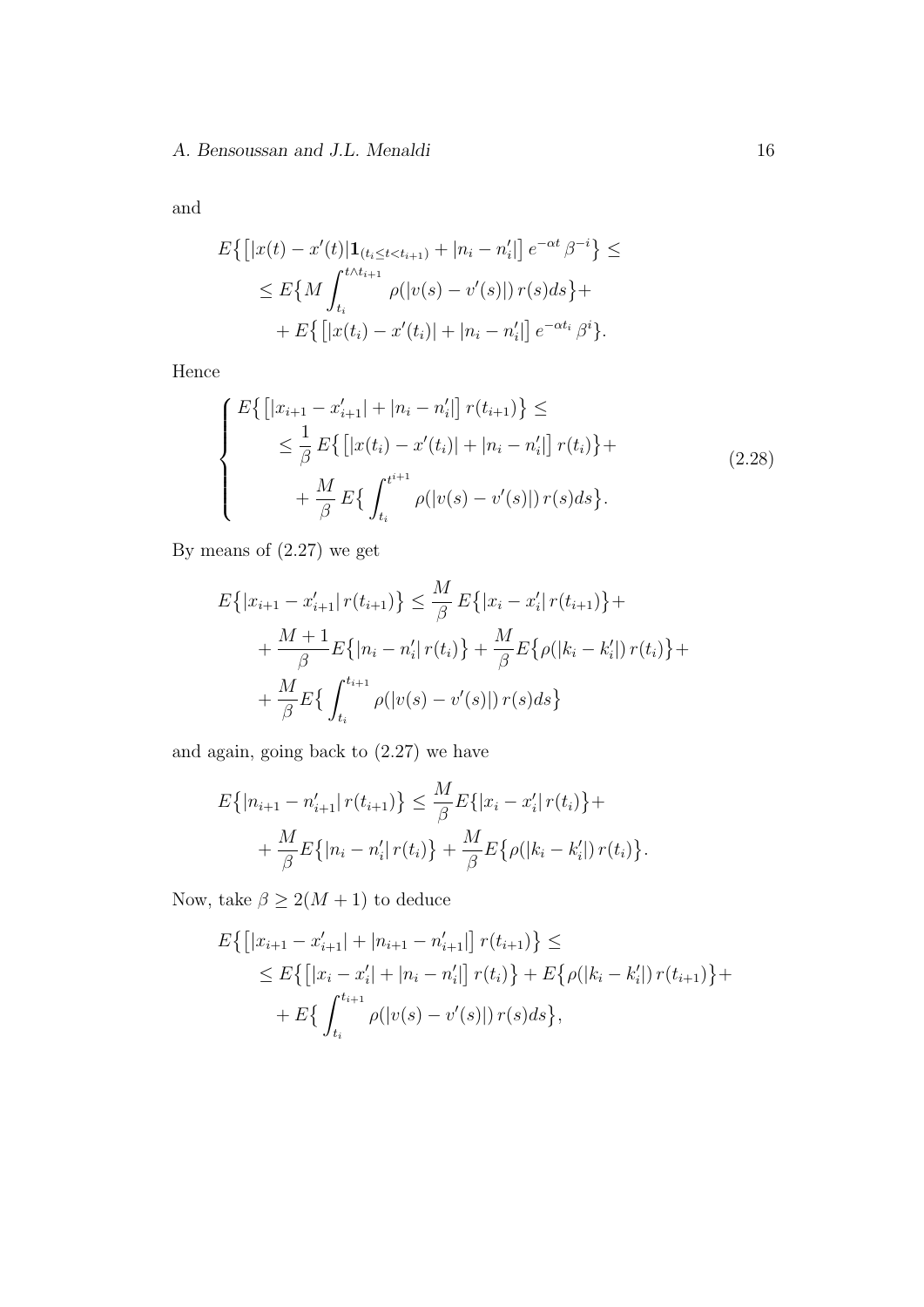which implies

$$
\begin{cases}\nE\left\{\left[|x_i - x'_i| + |n_i - n'_i|\right]r(t_i)\right\} < E\left\{\left[|x_1 - x'_1| + \dots + |n_1 - n'_1|\right]r(t_1)\right\} + E\left\{\sum_{i=1}^{\infty} \rho(|k_i - k'_i)|r(t_i)\right\} + \dots + E\left\{\int_{t_1}^{\infty} \rho(|v(t) - v'(t)|)r(t)dt\right\}.\n\end{cases} \tag{2.29}
$$

On the stochastic interval  $[0, t_1]$  we have only two possible impulses at  $t_0 \leq t'_0$ . So we can obtain

$$
E\left\{ \left[ |x_1 - x_1'| + |n_1 - n_1'| \right] r(t_1) \right\} \le M \left[ |x - x'| + |n - n'| +
$$
  
+ 
$$
|t_0 - t_0'|^{1/2} + \rho(|k_0 - k_0'|) \right] + E\left\{ \int_0^{t_1} \rho(|v|t) - v'(t)| r(t) dt \right\},\
$$

from which  $(2.26)$  follows.  $\Box$ 

# **3 Dynamic programming**

First we add a performance index in the form of a cost, next we study the volume function and finally we discuss the quasi-variational inequality.

# **3.1 Performance index**

In order to set up a control problem we need to compare control policies. The orientation used is given through a certain performance index. In our model, we normalize the problem to the minimization case. Therefore, we refer to a cost to be minimized.

Our control policy affects the state of the system in several ways. A cost is associated with each intervention.

The continuous part of control is active in the region  $S \setminus D$ , and a discounted marginal cost.

$$
f(x(t), n(t), v(t)) \exp\left(-\int_0^t c(x(s), n(s), v(s))ds\right)
$$
 (3.1)

is paid. Usually, the discount factor is constant, i.e.

$$
\exp\left(-\int_0^t c(x(s), n(s), v(s))ds\right) = e^{-ct}
$$
\n(3.2)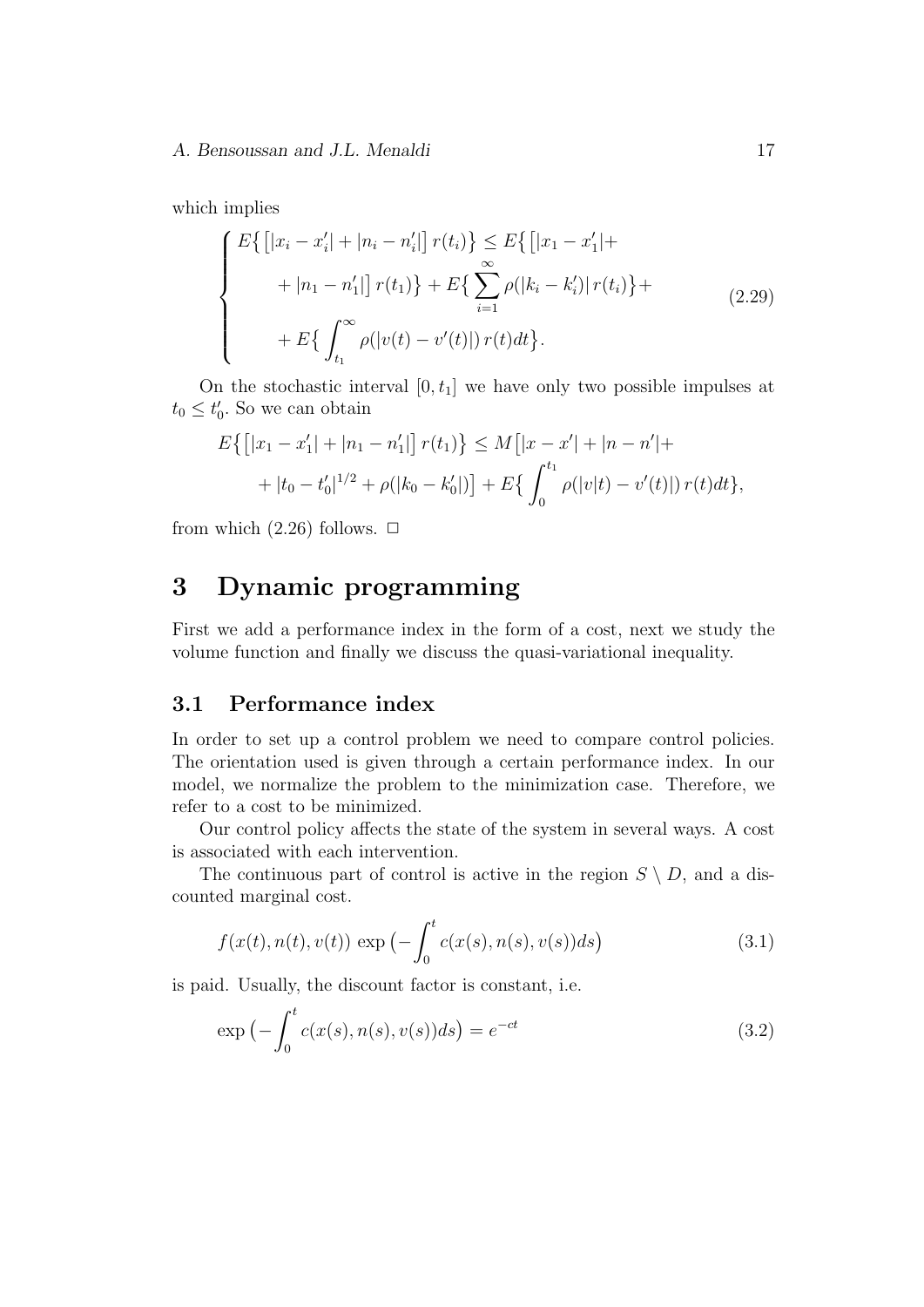and because of our infinite horizon setting, we need either to assume *c >* 0 or to stop the system evolution after a finite time. Thus, on a single period of continuous controlling, say  $[t_i, t_{i+1}]$ , we incur a "running" cost of

$$
\int_{t_i}^{t_{i+1}} f(x(t), n(t), r(t)) \exp\left(-\int_0^t c(x(s), n(s), v(s)) ds\right) dt.
$$
 (3.3)

The impulsive part of the control is active in the region *D,* and a discounted cost-per-impulse

$$
\ell(x(t_i-), n(t_i-), k_i) \exp\left(-\int_0^{t_i} c(x(s), n(s), v(s))ds\right)
$$
\n(3.4)

must be paid. Notice that in order to make evident the fact that the optional decision of switching from continuous to discrete evolution has some cost, we need to impose

$$
\ell(x, n, k) \ge \ell_0 > 0, \quad \forall (x, n) \in D^{\vee} \backslash D^{\wedge}, \ \forall k \in K. \tag{3.5}
$$

Actually, this condition establishes the key condition between a continuoustype control and an impulse-type control.

For a given control policy  $v = v(\cdot)$ ,  $k = k(\cdot)$  we have a total "expected" cost given by

$$
\begin{cases}\nJ_{x,n}(v,k) = E\{\int_{0}^{+\infty} f(x(t), n(t), v(t))e_{v,k}(t)dt + \n\end{cases} \n\begin{cases}\nJ_{x,n}(v,k) = E\{\int_{0}^{+\infty} f(x(t), n(t), v(t))e_{v,k}(t)dt + \sum_{i=0}^{\infty} \ell(x(t_i-), n(t_i-), k(t_i-))e_{v,k}(t_i)\}\n\end{cases} \n\tag{3.6}
$$

where  $e_{v,k}(t) = \exp(-\int_0^t c(x(s), n(s), v(s))ds)$ , and  $(x, n)$  is the initial state. Therefore, the data are the following functions

$$
\begin{cases}\nf, c: S \times V \longrightarrow [0 + \infty), & \text{uniformly continuous} \\
\ell: D^{\wedge} \times K \longrightarrow [0 + \infty), & \text{uniformly continuous}\n\end{cases}
$$
\n(3.7)

and all three functions are bounded and (3.5) holds. Sometime, we only have

$$
f, c: (S \setminus D^{\wedge}) \times V \longrightarrow [0 + \infty)
$$
\n
$$
(3.8)
$$

be bounded and uniformly continuous and the restriction of  $\ell$  to  $(D^{\vee} \backslash D^{\wedge}) \times K$ and to  $(D^{\wedge}) \times K$  are bounded and uniformly continuous.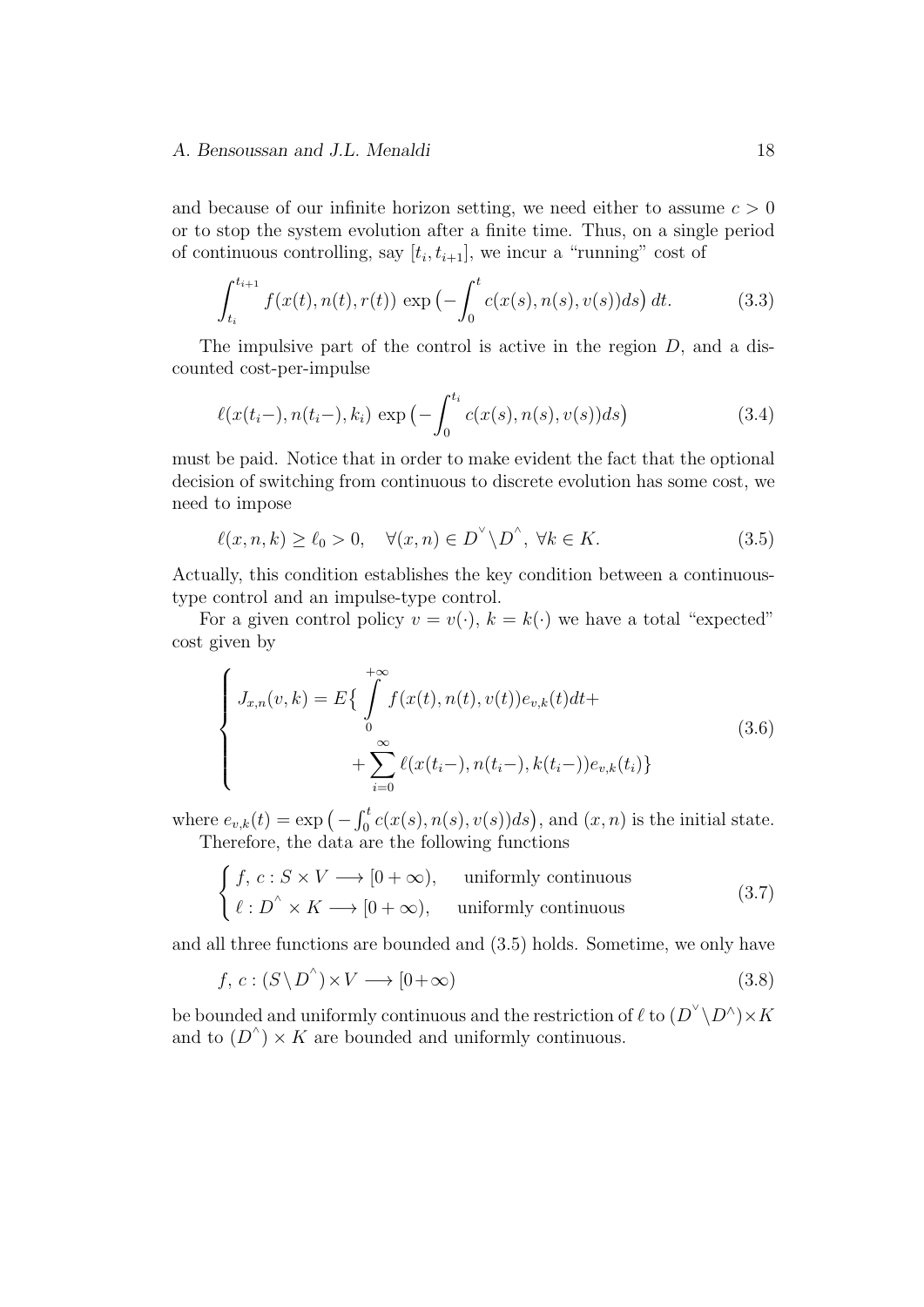### **3.2 Value function**

Let us denote by P the set of admissible control policies, i.e. the set of measurable stochastic processes  $(v(t), t \geq 0)$  with values in *V*, the sequence of random variables  $(k_0, k_1, \ldots)$  with values in *K* and a sequence of times  $(t_0, t_1, \ldots)$  satisfying  $(2.13)$  and such that

$$
0 = t_0 \le t_1 \le \dots \le t_i \le t_{i+1} \le \dots, t_i \to +\infty \quad \text{as} \quad i \to +\infty \tag{3.9}
$$

and

$$
t_{i+1} = \inf \left\{ t \ge t_i \; : \; (x(t-), n(t-)) \in D \right\} \tag{3.10}
$$

for some closed set *D* satisfying

$$
D^{^{\wedge}} \subset D \subset D^{^{\wedge}}.\tag{3.11}
$$

The value function or optimal (minimal) cost is given by

$$
v(x,n) = \inf \{ J_{x,n}(v,k) : (v,k) \in P \}.
$$
\n(3.12)

To discuss some "implementable" approximation of the value function we consider two relatively trivial approximation methods for the trajectory. Given an admissible impulse control policy *k*, we denote by  $k_{\varepsilon}$  and  $k^{\varepsilon}$ , for  $\varepsilon > 0$ , the two impulse control policies constructed as follows:

$$
\begin{cases}\nk_{\varepsilon} & \text{is identical to} \quad k \quad \text{up to the first} \\
(\text{mandatory or optional}) \text{ impulses, and} \\
\text{afterward, only mandatory impulses are applied}\n\end{cases} (3.13)
$$

and

$$
\begin{cases}\nk^{\varepsilon} & \text{is identical to} \quad k \quad \text{up to the first} \\
(\text{mandatory or optional}) \text{ impulses, and} \\
\text{no more impulses are applied,} \\
\end{cases} \tag{3.14}
$$

where  $[1/\varepsilon]$  denotes the largest integer number inferior or equal to  $1/\varepsilon$ . Notice that in our terminology, the impulse control input  $k_{\varepsilon}$  is admissible, but  $k^{\varepsilon}$  may not be so. If we represent the policy *k* by the sequence  $(t_0, t_1, \ldots)$ and  $(k_0, k_1, \ldots)$  then we see that the policy  $k_{\varepsilon}$  is represented by sequences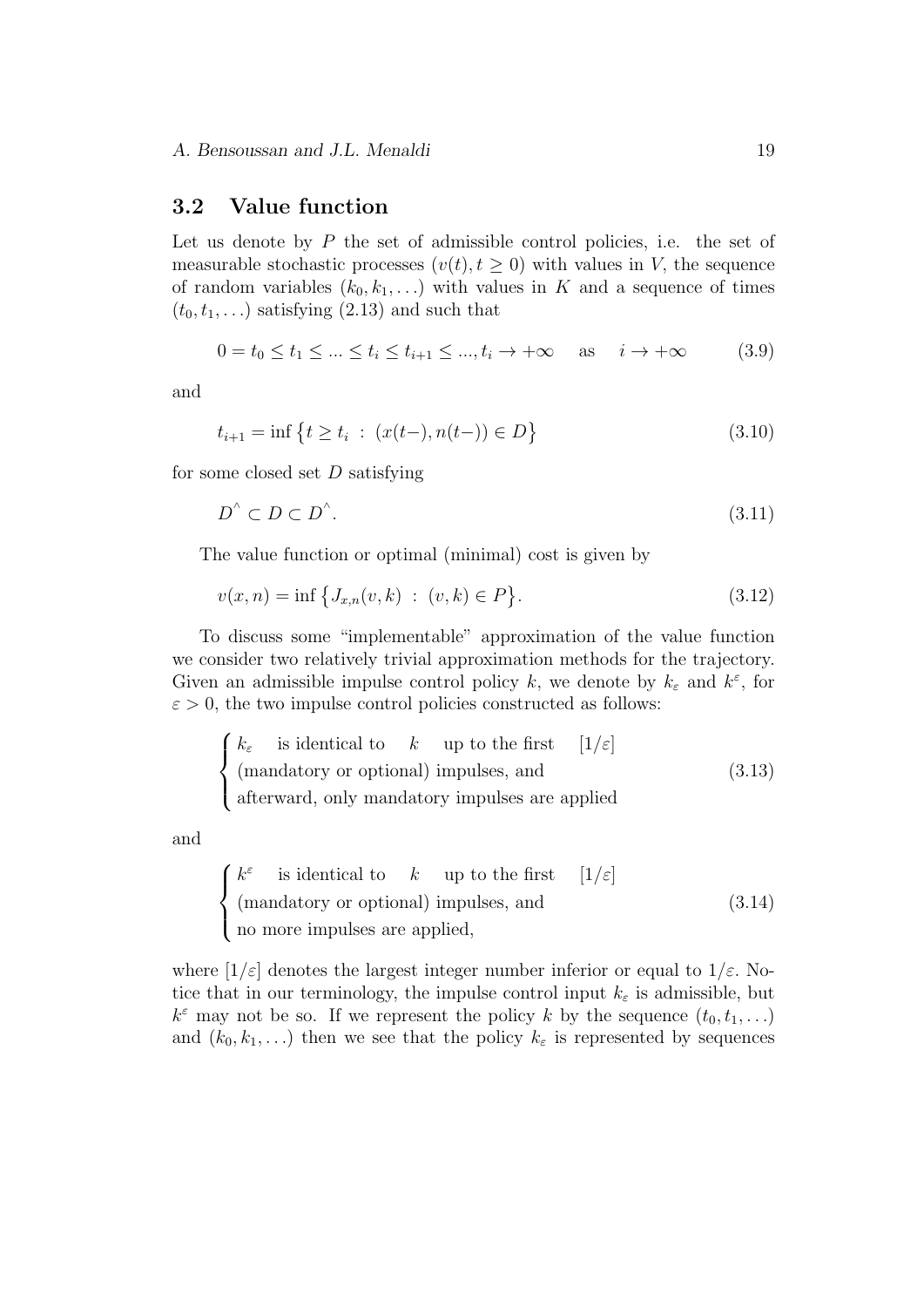$(t_0, t_1, \ldots, t_i, t_{i+1}^{\varepsilon}, t_{i+2}^{\varepsilon}, \ldots)$ , and  $(k_0, k_1, \ldots)$ , where  $[1/\varepsilon] = i + 1$  are mandatory or optional impulses and  $(t_{i+1}^{\varepsilon}, t_{i+2}^{\varepsilon}, \ldots)$  are mandatory impulses only. Similarly, the policy  $k^{\varepsilon}$  is represented by finite sequences  $(t_0, t_1, ..., t_i)$  and  $(k_0, k_1, \ldots, k_i)$ , where again *i* is equal to  $\left[1/\varepsilon\right] - 1$ . For the sake of simplicity with notation, we identify any finite sequence, e.g.  $(t_0, t_1, \ldots, t_i)$ , with a sequence with infinite symbols, i.e. with  $(t_0, t_1, \ldots, t_i, \infty, \infty, \ldots)$ . This is necessary for the sequence of time-interfaces, but useless for the sequence of impulses.

It is clear that, for a given admissible control policy  $(v, k)$ , the construction of Section 1 allows us to define trajectories  $(x(\cdot), n(\cdot))$ ,  $(x_\varepsilon(\cdot), n_\varepsilon(\cdot))$  and  $(x^{\varepsilon}(\cdot), n^{\varepsilon}(\cdot))$  associated with the control inputs  $(v, k), (v, k_{\varepsilon})$  and  $(v, k^{\varepsilon})$ , respectively. Moreover

$$
\begin{cases}\n(x(t), n(t)) = (x_{\varepsilon}(t), n_{\varepsilon}(t)), & \forall t \in [0, \tau_{\varepsilon}), \\
(x(t), n(t)) = (x^{\varepsilon}(t), n^{\varepsilon}(t)), & \forall t \in [0, \tau^{\varepsilon}),\n\end{cases}
$$
\n(3.15)

where both times satisfy

$$
\tau_{\varepsilon}, \tau^{\varepsilon} \to +\infty \quad \text{as} \quad \varepsilon \to 0. \tag{3.16}
$$

Recall that in order to avoid an undesirable accumulation of little jumps for autonomous jump/switching mechanism we need to assume  $(2.5)$  or  $(2.6)$ . On the other hand, for an infinite horizon we need to assume that

$$
c(x, n, v) \ge c_0 > 0, \quad \forall (x, n) \in S, \ \forall v \in V. \tag{3.17}
$$

Otherwise, we need to work on a finite horizon i.e. to assume that one of the continuous state variables, say the  $\sigma_1(x, n) = 0$ , first one, is the time, so for any  $x = (t, x')$ , n, v, k we have

$$
g_1(x, n, v) = 1, \quad \sigma(x, n), \quad X_1(x, n, k) = t,
$$
 (3.18)

$$
f(x, n, v) = \ell(x, n, k) = 0 \text{ if } t \ge \tau,
$$
\n(3.19)

for some finite time  $\tau > 0$ . Clearly, another alternative may be also considered. Notice that under (3.18) and (3.19), we count only impulses which are strictly before the final time  $\tau$ . In the discounted cost-per-impulse (3.4) we assumed implicitly  $c(\cdot) > 0$ , otherwise we need to add a factor which is equal to 1 only if  $t_i < +\infty$  (or  $t_i < \tau$ ) and it is equal to 0 otherwise. This resolves the incompatibility of  $(3.5)$  and  $(3.19)$  for a continuous data  $\ell$ .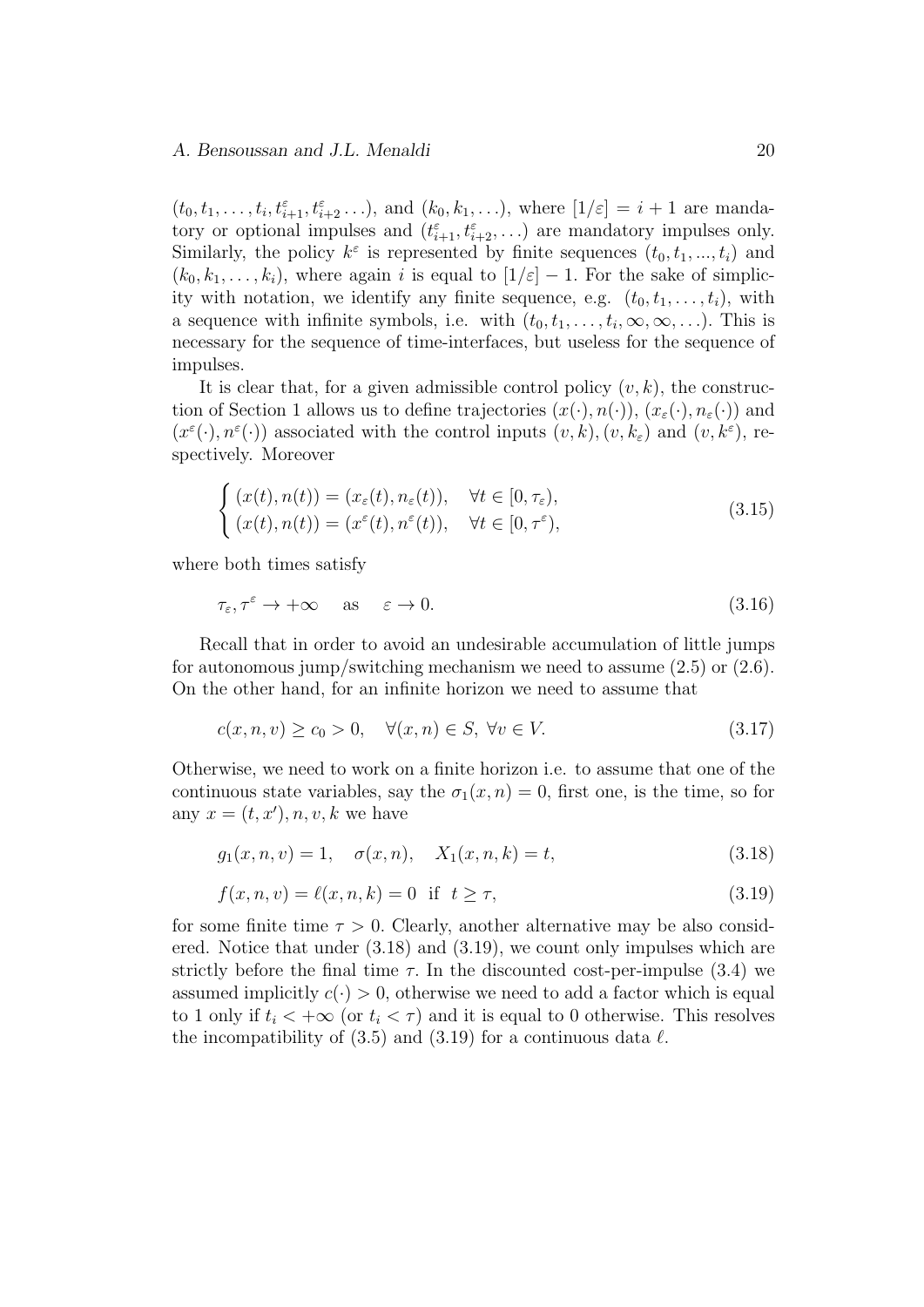Denote by  $P_{\varepsilon}$  and  $P^{\varepsilon}$  the set of all control policies constructed as in (3.13) and (3.14).

$$
u_{\varepsilon}(x,n) = \inf \left\{ J_{x,n}(v,k_{\varepsilon}) \ : \ (v,k_{\varepsilon}) \in P_{\varepsilon} \right\},\tag{3.20}
$$

and

$$
u_{\varepsilon}(x,n) = \inf \left\{ J_{x,n}(v,k^{\varepsilon}) \ : \ (v,k_{\varepsilon}) \in P_{\varepsilon} \right\},\tag{3.21}
$$

where the cost is given again by (3.6). Since  $P_{\varepsilon} \subset P$  we have *u*, which is not true (in general) for  $u^{\varepsilon}$  instead of  $u_{\varepsilon}$ .

Contrary to the deterministic case, we do not have a (deterministic) timedelay, i.e. some  $k_0 > 0$  such that  $t_{i+1} \geq t_i + k_0$  for two consecutive mandatory impulses. Under the condition  $(2.5)$  or  $(2.6)$  we only have a so-called statedelay, of Definition 2.1.

**Theorem 3.1.** *Let the assumptions* (1.10), (1.11), (1.12), (1.27), (3.5), (3.8), (3.17) [or (3.9) and (3.19)]*, and* (3.23) *be satisfied. Then all (admissible) control policies in P<sup>ε</sup> have finite costs (which is almost obvious for policies in P ε ). Moreover we have the estimates*

$$
0 \le u_{\varepsilon}(x, n) - u(x, n) \le C\varepsilon^r, \quad \forall (x, n) \in S,
$$
\n
$$
(3.22)
$$

$$
|u^{\varepsilon}(x,n) - u(x,n)| \le C\varepsilon^{r}, \quad \forall (x,n) \in S,
$$
\n(3.23)

*for the values functions* (3.12), (3.12), (3.20), (3.21) *and for some positive constants*  $C, r$  *depending only on the various hypotheses.*  $\Box$ 

At this point, we may proceed as in the deterministic case. Most of the results remain true, however, some more details are necessary.

### **3.3 Quasi-variational inequalities**

Either the dynamic programming principle (e.g. Bellman [5]) or the (openloop) maximum principle (Pontryagin et al. [25]) formally express the fact that a global (in the time horizon) optimal trajectory is also locally (in the time horizon) optimal. In another way, the optimality is a local property and therefore the feedback control policy should be optimal all the time. In our case, a feedback control policy is as follows:

(i) on  $D^{\wedge}$  we must apply an impulse (mandatory, impulsive control),

(ii) on  $D^{\vee} \setminus D^{\wedge}$  we may apply an impulse (optional impulsive control),

**(iii)** if an optional impulse is not applied, then a continuous control is used.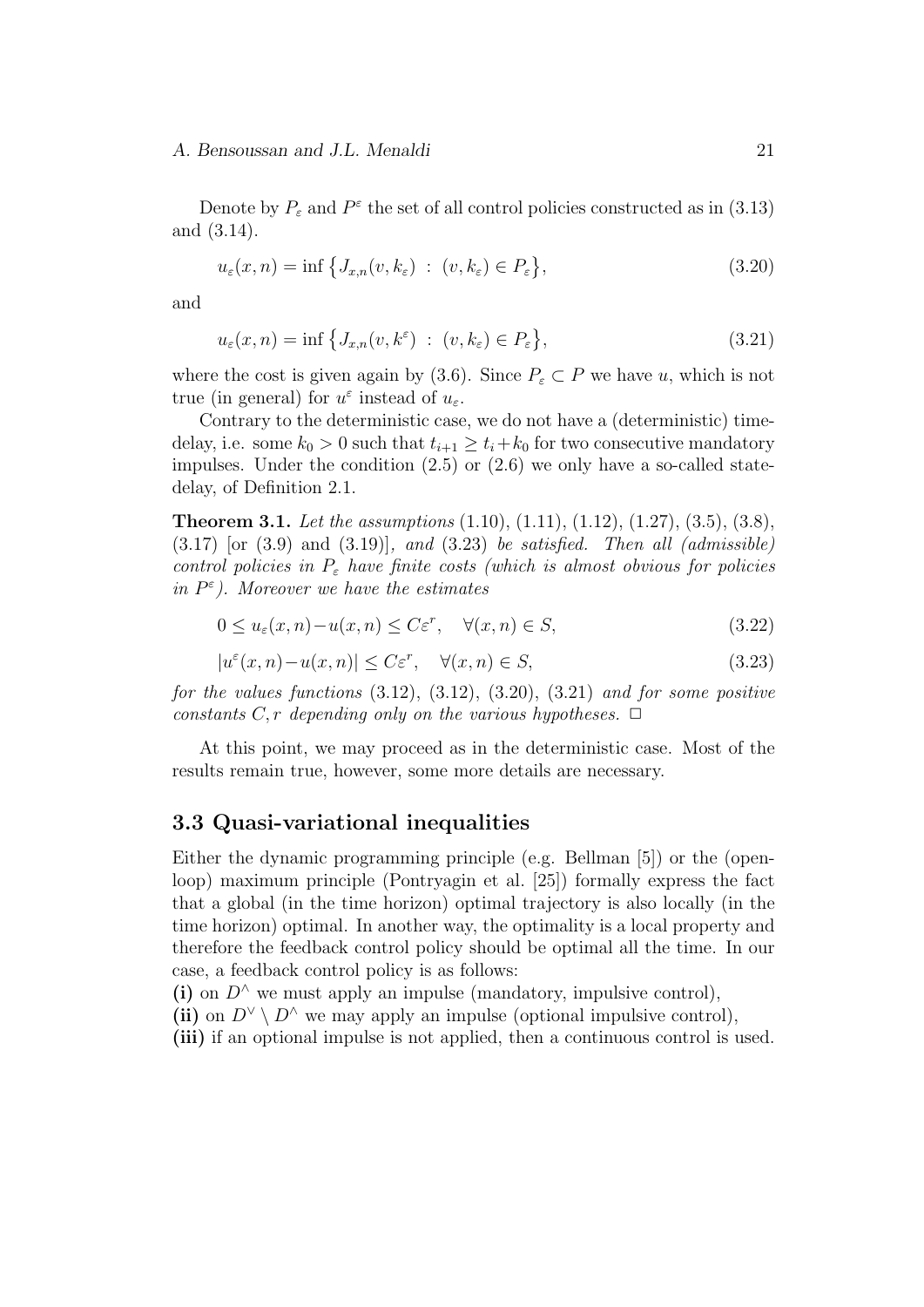Since these three actions are mutually exclusive, an optimal feedback control should optimize all of them. Thus, the value function (3.13) should satisfy (in some appropriate sense!) the conditions:

$$
u(x,n) \le \ell(x,n,k) + u(X(x,n,k),N(x,n,k)),\tag{3.24}
$$

$$
\forall (x, n) \in D^{\wedge}, \forall k \in K,
$$

$$
u(x,n) \le \ell(x,n,k) + u(X(x,n,k),N(x,n,k)),\tag{3.25}
$$

*∀*(*x, n*) *∈ D<sup>∨</sup> \ D<sup>∧</sup> , ∀k ∈ K,* and

$$
c(x, n, v)u(x, n) \le f(x, n, v) + g(x, n, v) \cdot \frac{\partial u}{\partial x}(x, n),
$$
\n(3.26)

*∀*(*x*, *n*)  $\in$  *S*  $\setminus$  *D*<sup> $\land$ </sup>,  $\forall v \in V$ , and the optimal (feedback) control policy should be such that the equality holds (i.e. the inequality is tight) at least for one of the inequalities  $(3.24)$ ,  $(3.25)$  or  $(3.26)$  at any time (i.e. for any states  $x, n$ ). This set of conditions was referred to as "quasi-variational inequalities" (QVI) under other assumptions. Without the discrete state variable *n* (and all its consequences) we can find several references, e.g. the books of Bensoussan and Lions [7] for stochastic diffusion processes, Davis [16] for piecewise deterministic process, and e.g. the papers by Menaldi [22, 23] for degenerate dynamics, among others. Once the model has been properly set, most of the techniques of the above references can be adapted to this new situation. Clearly, new difficulties and challenges need to be considered.

To properly phrase the dynamic programming principle we need some notation:

$$
M\varphi(x,n) = \inf \{ E[\varphi(X(x,n,k,\zeta_1), N(x,n,k,\zeta_1))] + +\ell(x,n,k) : k \in K \}
$$
\n(3.27)

defined for bounded functions, and the continuous part of the Hamiltonian operator

$$
H\varphi(x,n) = \min\left\{ (1/c(x,n,v))(f(x,n,v) + g(x,n,v) \cdot \nabla_x \varphi(x,n) + (1/2)\text{tr}[\sigma(x,n)\sigma^*(x,n)\nabla_x^2 \varphi(x,n)]\right) : v \in V\right\}
$$
(3.28)

where  $\nabla_x \varphi = \frac{\partial \varphi}{\partial x}$  is the gradient in the first variable *x* and  $\nabla_x^2 \varphi$  is the hessian. Thus we can rewrite the QVI as

$$
u(x,n) = Mu(x,n), \qquad \forall (x,n) \in D^{\wedge} \tag{3.29}
$$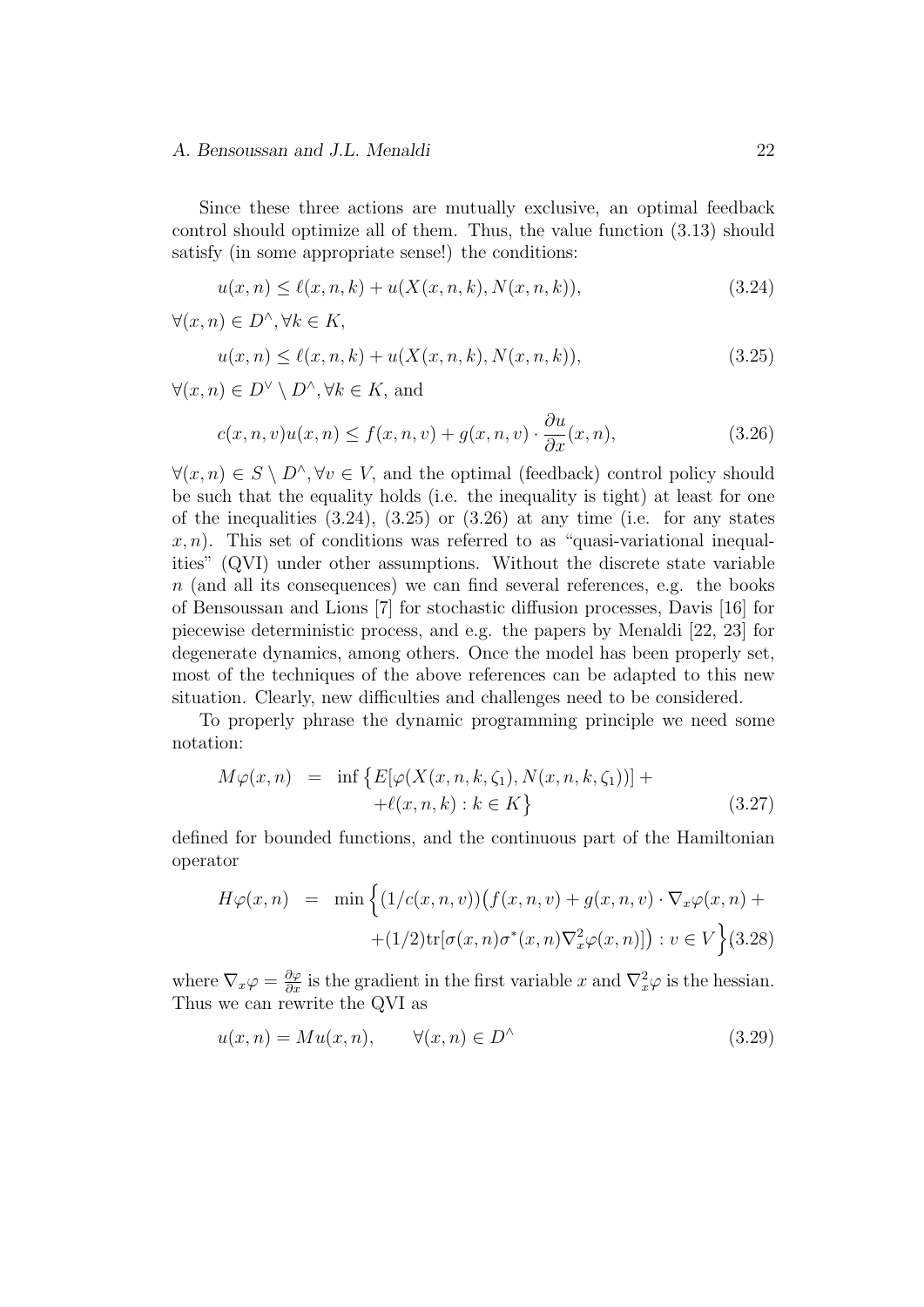$$
u(x,n) = \min\{Hu(x,n), Mu(x,n)\} \qquad \forall (x,n) \in D^{\vee} \setminus D^{\wedge}, \tag{3.30}
$$

$$
u(x,n) = Hu(x,n) \qquad \forall (x,n) \in S \setminus D^{\vee}, \tag{3.31}
$$

with the above notation. Similarly to the case deterministic, we can obtain

**Theorem 3.2.** *Let us assume* (1.10), (1.11), (1.12), (3.5), (3.7)*,* (3.17) *[or* (3.18) *and* (3.19)*. Then the following versions of the dynamic programming principle hold true*

$$
u(x,n) = \inf_{(v,k)} E\Big\{ \int_0^{t_0} f(x(t), n(t), v(t)) e_{v,k}(t) dt ++ M u(x(t_0-), n(t_0-)) e_{v,k}(t_0) \Big\},
$$
(3.32)

*and*

$$
\begin{cases}\nu(x,n) = \inf_{(v,k)} E\Big\{\int_0^{\tau} f(x(t), n(t), v(t))e_{v,k}(t)dt + \\ + \sum_{i=0}^{\infty} \ell(x(t_i-), n(t_i-), k_i)e_{v,k}(t_i)1_{(t_i < \tau)} + \\ + u(x(\tau-), n(\tau-))e_{v,k}(\tau)Big\},\end{cases} (3.33)
$$

*where*  $t_0$  *is the first impulse-time of the admissible control policy*  $(v, k)$ ,  $\tau \geq 0$ *is an arbitrary time [which may depend on the policy*  $v, k$ *]*,

$$
e_{v,k}(t) = \exp(-\int_0^t c(x(s), n(s), v(s))ds)
$$
\n(3.34)

*is the discount factor (or rate) and*  $u(x, n)$  *is the value function defined by*  $(3.13)$ .  $\square$ 

At this point, we do not have a tool to show that the value function  $u(x, n)$ given by (3.32) is differentiable everywhere. However, under the assumptions of the previous theorem we have the equality (3.29). Moreover, if the value function *u* is continuous, and twice differentiable in the first variable at the point  $(x, n)$  then we have either  $(3.30)$  or  $(3.31)$  depending on where the point  $(x, n)$  belong.

The above analysis can be extended to the approximate value functions (3.20) and (3.21). This requires the use of "variational inequalities".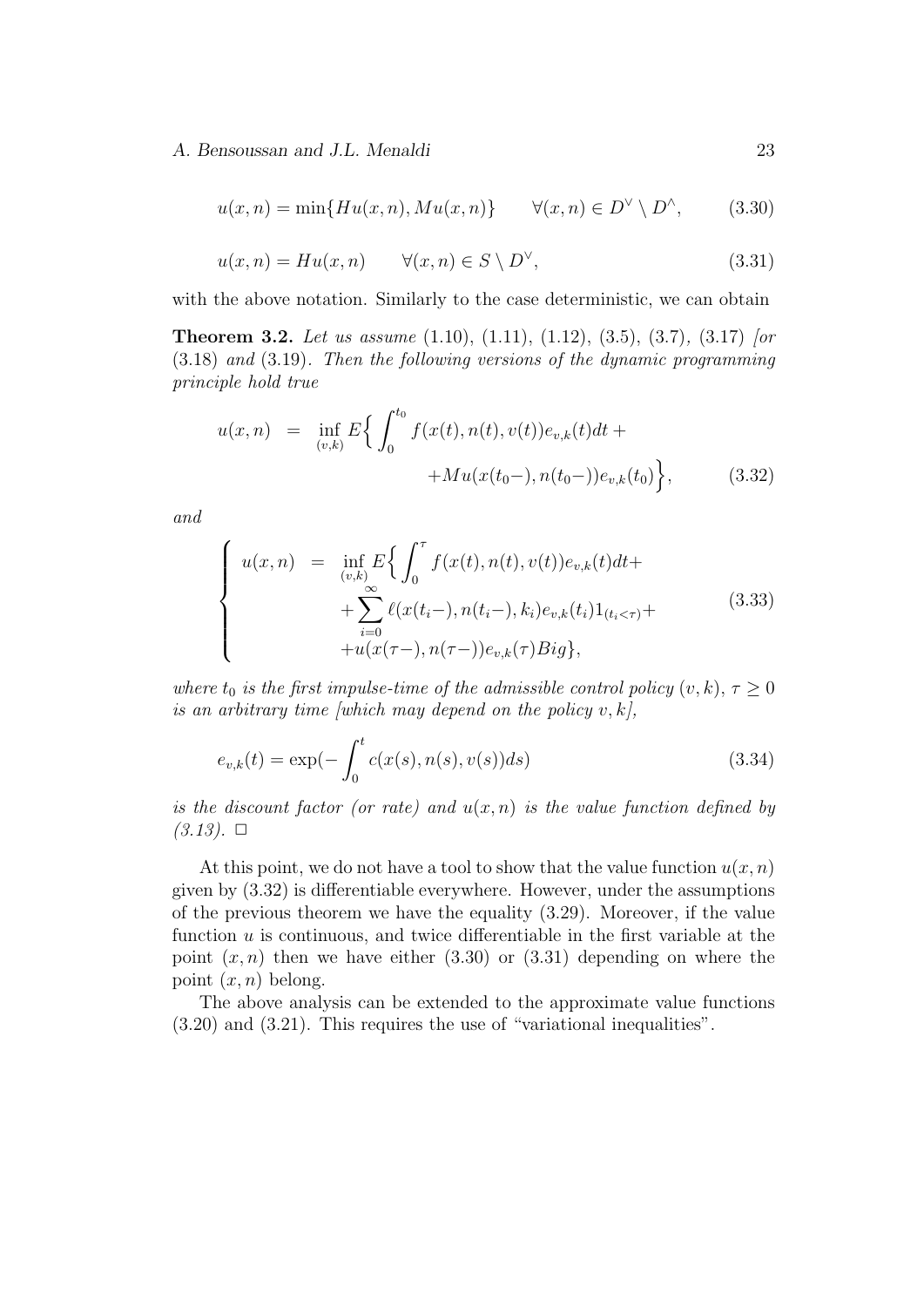### **3.4 Viscosity solutions**

If the system is non-degenerate, i.e.,  $\sigma^{-1}(x, n)$  exists and is bounded, then the classic treatment as in Bensoussan and Lions [7] can be used. For the degenerate case, we may us the semigroup formulation and the concept of *maximum solution*, e.g., Bensousaan [6], Menaldi [22, 23]. An alternative powerful and elegant way is to use the so-called viscosity solutions, e.g. see Crandall et al. [15], Fleming and Soner [18], Lions [20].

It may be important to realize at this moment that the discrete state variable *n* plays the role of a parameter in the Hamiltonian (3.28). Its only active role is within the non-local operator (3.27). Thus, our "hybrid" QVI or Hamilton-Jacobi-Bellman (HJB) equation can be viewed as a system of HJB equation in the continuous state variable  $x$ , indexed by the discrete state variable *n*, and couples through the infimum-type operator *M* defined by (3.27).

The Hamiltonian (3.28) was written as a minimum [as well as condition (3.30)] to emphasize the fact that originally, the performance criterion was to minimize a cost functional [instead of maximizing the utility, for instance]. However, to deal with viscosity arguments and agree with standard notation, we need to rewrite the Hamiltonian (3.28) as a maximum, i.e.

$$
H(x, n, r, p) = \max\{c(x, n, v)r - g(x, n, v) \cdot p - f(x, n, v) : v \in V\}(3.35)
$$

and the HJB equation is then

$$
u(x,n) = Mu(x,n), \ \forall (x,n) \in D^{\wedge} \tag{3.36}
$$

$$
\begin{cases}\n\max\{-\frac{1}{2}\text{tr}(\sigma\sigma^*(x,n)\frac{\partial^2 u}{\partial x}(x,n)) + H(x,n,u(x,n),\frac{\partial u}{\partial x}(x,n)), \\
u(x,n) - Mu(x,n)\} = 0, \quad \forall (x,n) \in D^\vee \setminus D^\wedge\n\end{cases} (3.37)
$$

$$
\begin{cases}\n-\frac{1}{2}\text{tr}(\sigma\sigma^*(x,n)\frac{\partial^2 u}{\partial x}(x,n) + H(x,n,u(x,n),\frac{\partial u}{\partial x}(x,n)) = 0, & (3.38) \\
\forall (x,n) \in S \setminus D^\vee.\n\end{cases}
$$

Sometimes, one may want to include the second order derivative into the Hamiltonian (3.35), i.e.,

$$
\begin{cases}\n\bar{H}(x, n, r, p, q) = \max\{c(x, n, v)r - g(x, n, v) \cdot p - \frac{1}{2}\text{tr}(\sigma\sigma^*(x, n)q - f(x, n, v) : v \in V\},\n\end{cases}
$$
\n(3.39)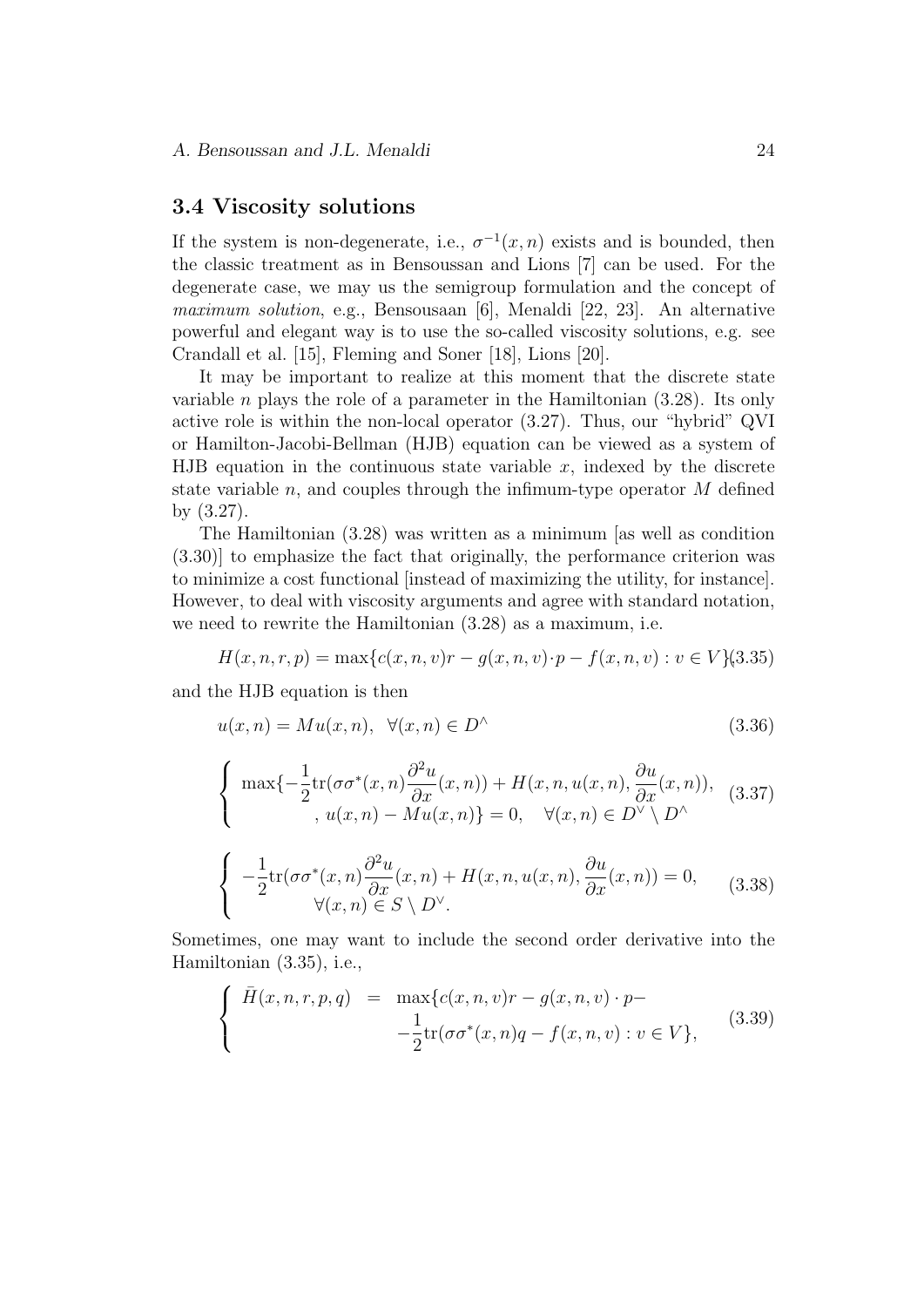which becomes relevant when the diffusion coefficient  $\sigma$  is allowed to depend on the continuous-type control *v.* For the sake of simplicity, we do not include this case, even if the viscosity technique is very well adapted to this situation.

Let us recall one of the several equivalent ways of defining what is a continuous viscosity solution.

**Definition 3.3.** Denote by BUC(*S*) the space of bounded and uniformly continuous function in *S*. We say that a function *w* is a viscosity sub-(resp. super-) solution of the HJB equation  $(3.36)$ ,  $(3.37)$  and  $(3.38)$  if for any smooth function  $\varphi$  [e.g. bounded, with continuous and bounded second order derivative,  $\varphi = \varphi(x)$  the following property holds. At each local maximum (resp. minimum) point  $(x_0, n)$  of  $w(x, n) - \varphi(x)$  in  $S_n \setminus D_n^{\wedge}$  we have:

$$
\begin{cases}\n\text{either } (x_0, n) \in S_n \setminus D_n^{\vee} \text{ and} \\
(i) \quad \bar{H}(x_0, n, w(x_0, n), \nabla_x \varphi(x_0), \nabla_x^2 \varphi(x_0)) \le 0 \quad (\text{resp. } \ge 0), \\
\text{or } (x_0, n) \in D_n^{\vee} \setminus D_n^{\wedge} \text{ and} \\
(ii) \quad \max\{\bar{H}(x_0, n, w(x_0, n), \nabla_x \varphi(x_0), \nabla_x^2 \varphi(x_0)), w(x_0, n) -\nabla_w(x_0, n)\} \le 0 \quad (\text{resp. } \ge 0).\n\end{cases} \tag{3.40}
$$

Notice the fact that *n* is an "index parameter"<sup>1</sup> for the property  $(3.40)$ . A viscosity solution is a sub- and super-solution simultaneously.  $\Box$ 

Other equivalent definitions may be used, e.g. we may replace the "local" character in (3.40) with "global", and in that case we may even replace *Mw* by  $M\varphi$  for (3.40).

Noticing that only continuity and boundness in  $S \setminus D^{\wedge}$  is used for the viscosity definition, we can use the same technique of Theorem 3.2 to prove the following result.

**Theorem 3.4.** *Under the assumptions of* Theorem 3.2 *and if*  $u_{\varepsilon}$  *is continuous in*  $S \setminus D^{\wedge}$ , *we deduce that the value function u*, *given* by (3.12), *is a continuous [may not be uniformly continuous] viscosity solution of* (3.37) *and*  $(3.38)$ .  $\Box$ 

In order to incorporate the boundary condition (3.36) into the (viscosity) QVI (3.37) and (3.38), we need to discuss more details on the continuity assumption. First, it is clear that only the boundary points of  $D^{\wedge}$  will play some active role. So, we assume that  $D^{\wedge}$  is a piecewise smooth boundary

<sup>&</sup>lt;sup>1</sup> recall that viscosity solutions for system of equations have not yet been considered, here the system is coupled only through the "infimum-type" operator *M*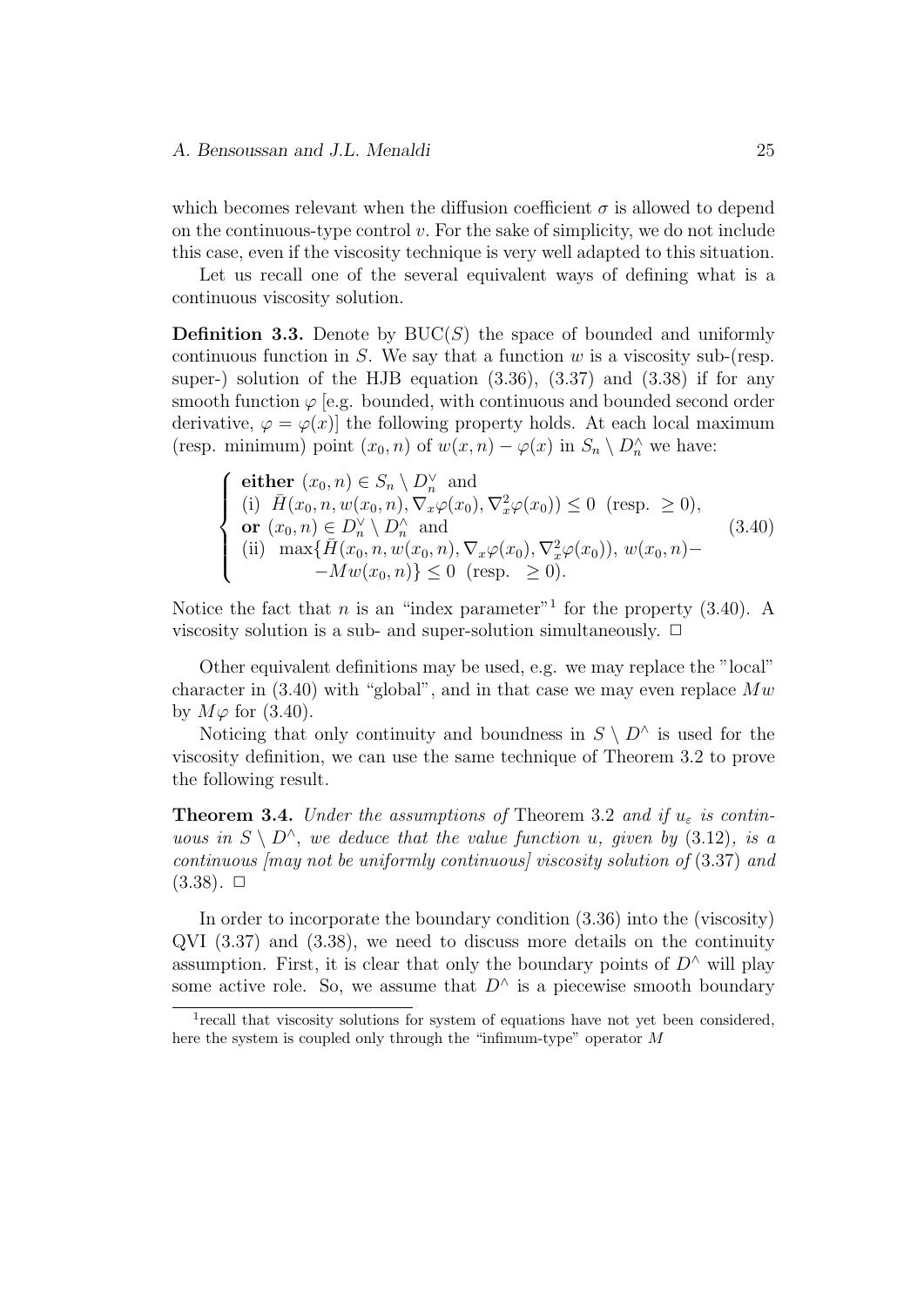(of some dimension strictly inferior to *d*, the dimension of the continuous state variable *x*), i.e. for some function  $\rho(x, n)$ , piecewise twice-continuously differentiable in *x* and continuous in *n* we have the representation

$$
\begin{cases}\nD^{\wedge} = \{(x, n) \in S : \rho(x, n) = 0\}, \\
|\nabla_x \rho(x, n)| \ge \rho_0 > 0, \quad \forall (x, n) \in D^{\wedge}.\n\end{cases} \tag{3.41}
$$

In most of the cases, we state that the continuous evolution would transverse this boundary  $D^{\wedge}$  if the automata jump/switch were not present. Then, it is natural to assume that for some constant  $c_0 > 0$ 

$$
\begin{cases} |(1/2)\text{tr}(\sigma\sigma^*(x,n)\nabla_x^2\rho(x,n) + \nabla_x\rho(x,n) \cdot g(x,n,v)| \ge c_0 > 0, \\ \forall (x,n) \in D^\wedge, \forall v \in V. \end{cases} (3.42)
$$

Sometimes, a weaker version of 3.42, namely

$$
\begin{cases} \forall (x, n) \in D^{\wedge} \exists v \in V \text{ such that} \\ |(1/2) \text{tr}(\sigma \sigma^*(x, n) \nabla_x^2 \rho(x, n) + \nabla_x \rho(x, n) \cdot g(x, n, v)| \ge c_0 > 0 \end{cases} (3.43)
$$

may suffice. The analysis is however easier under 3.42. By continuity, the inequality 3.42 holds in a neighborhood of *D<sup>∧</sup>* , denoted by

$$
S_{\varepsilon} = \{(x, n) \in S : \text{dist}((x, n), D^{\wedge}) < \varepsilon\},\tag{3.44}
$$

for some  $\varepsilon > 0$ . It makes sense to define

$$
\begin{cases}\nS_{\varepsilon}^{+} = \left\{ (x, n) \in S_{\varepsilon} \setminus D^{\wedge} : (1/2) \text{tr}(\sigma \sigma^{*}(x, n) \nabla_{x}^{2} \rho(x, n) + \nabla_{x} \rho(x, n) \cdot g(x, n, \cdot) \geq c_{0}/2, \text{ if } \rho(x, n) < 0, \\
\text{or } (1/2) \text{tr}(\sigma \sigma^{*}(x, n) \nabla_{x}^{2} \rho(x, n) + \nabla_{x} \rho(x, n) \cdot g(x, n, \cdot) \leq -c_{0}/2 \text{ if } \rho(x, n) > 0 \right\}\n\end{cases}
$$
\n(3.45)

and its complement  $S_{\varepsilon}^{-} = S_{\varepsilon} \setminus (S_{\varepsilon}^{+} \cup D^{\wedge}).$ 

We see that under the continuous evolution, points in  $S^+_\varepsilon$  are attracted (directed toward) by  $D^{\wedge}$ , but, points in  $S_{\varepsilon}^-$  are repelled (directed backward) by  $D^{\wedge}$ . Hence, if we can approach  $D^{\wedge}$  by points in  $S_{\varepsilon}^-$ , then we see a "natural" discontinuity. Any trajectory, where the jump-transition *X* produces jumps on  $D^{\wedge}$ , is going to be discontinuous across  $D^{\wedge}$  if we are coming from  $S_{\varepsilon}^{-}$ . It is clear that this discontinuity is passed to the value function 3.12. Viscosity solution can be discontinuous, but its treatment is more delicate. To avoid this situation, we will assume that

$$
X(x, n, k, \zeta) = x, \qquad \forall x \in \overline{S}_{\varepsilon} \cap D^{\wedge}, \tag{3.46}
$$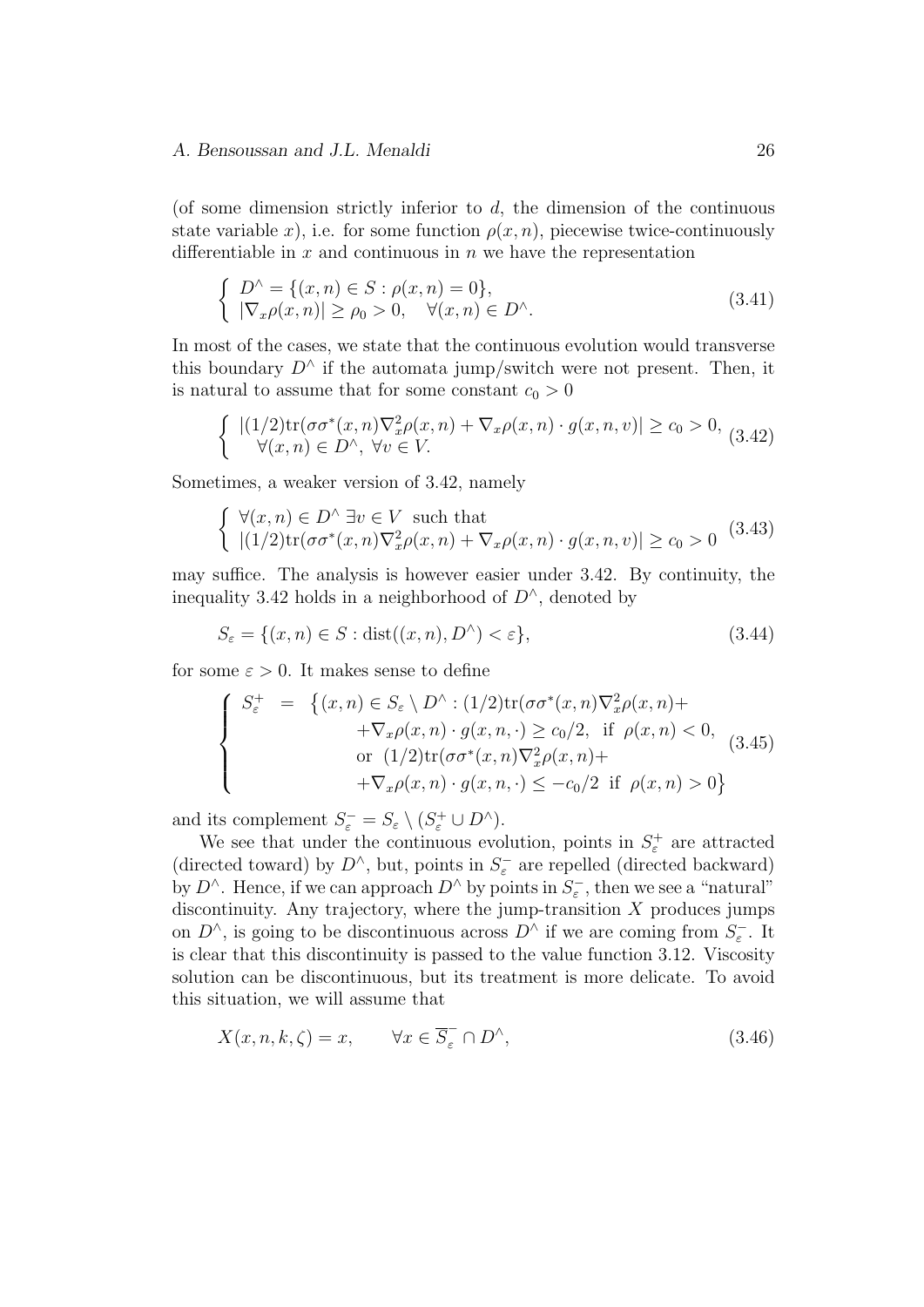which is somehow equivalent to assume that  $S_{\varepsilon}^-$  is empty.

The boundary condition (3.36) is then translated to

$$
\max \left\{ \bar{H}(x, n, u(x, n), \nabla_x u(x, n), \nabla_x^2 u(x, n)), \right\},
$$

$$
, u(x, n) - Mu(x, n) \right\} = 0, \quad \forall (x, n) \in \overline{S}_{\varepsilon} \cap D^{\wedge} \qquad (3.47)
$$

and

$$
u(x,n) = Mu(x,n), \quad \forall (x,n) \in D^{\wedge} \setminus \overline{S}_{\varepsilon}.
$$
\n(3.48)

It is clear that (3.47) is going to be understood in the viscosity sense [like  $(3.40)$ ] and that  $(3.48)$  makes sense in view of the continuity across  $D^{\wedge} \setminus \overline{S}_{\varepsilon}^{-}$ .

In order to simplify this presentation, we will assume that

$$
D^{\wedge} = \emptyset \quad \text{and} \quad \{x \in \mathbb{R}^d : (x, n) \in S\} = \mathbb{R}^d \tag{3.49}
$$

so that no boundaries are considered. Without (3.49), the discussion is more complicate and a more fine analysis is necessary.

**Theorem 3.5.** *Let the assumptions of* Theorem3.2 *and condition* (3.49) *hold true. Then the value function* (3.12) *is the unique bounded and uniformly continuous viscosity solution of the QVI* (3.47), (3.48), (3.37) *and* (3.38).  $\Box$ 

The proof is very similar to the one in [8] and the guidelines in Crandall et al. [15], Fleming and Soner [18], Lions [20]. For convenient to the reader, several references regarding hybrid (deterministic) control problems and related subject have been added. Specific comments were made in [8].

# **References**

- [1] P. Antsaklis, J.A. Stiver and M.D. Lemmon, Hybrid system modeling and autonomous control systems, in *Lecture Notes in Computer Science*, **736** (Ed.: R.L. Grossman, et al.), Springer-Verlag, New York, 1993, 366–392.
- [2] J.P. Aubin, Impulse and Hybrid Control Systems: A Viability Approach, *Mini-course University of California at Berkeley*, April 1999.
- [3] A. Back, J. Guckenheimer and M. Myers, A dynamical simulation facility for hybrid systems, in *Lecture Notes in Computer Science*, **736** (Ed.: R.L. Grossman, et al.), Springer-Verlag, New York, 1993, 255–267.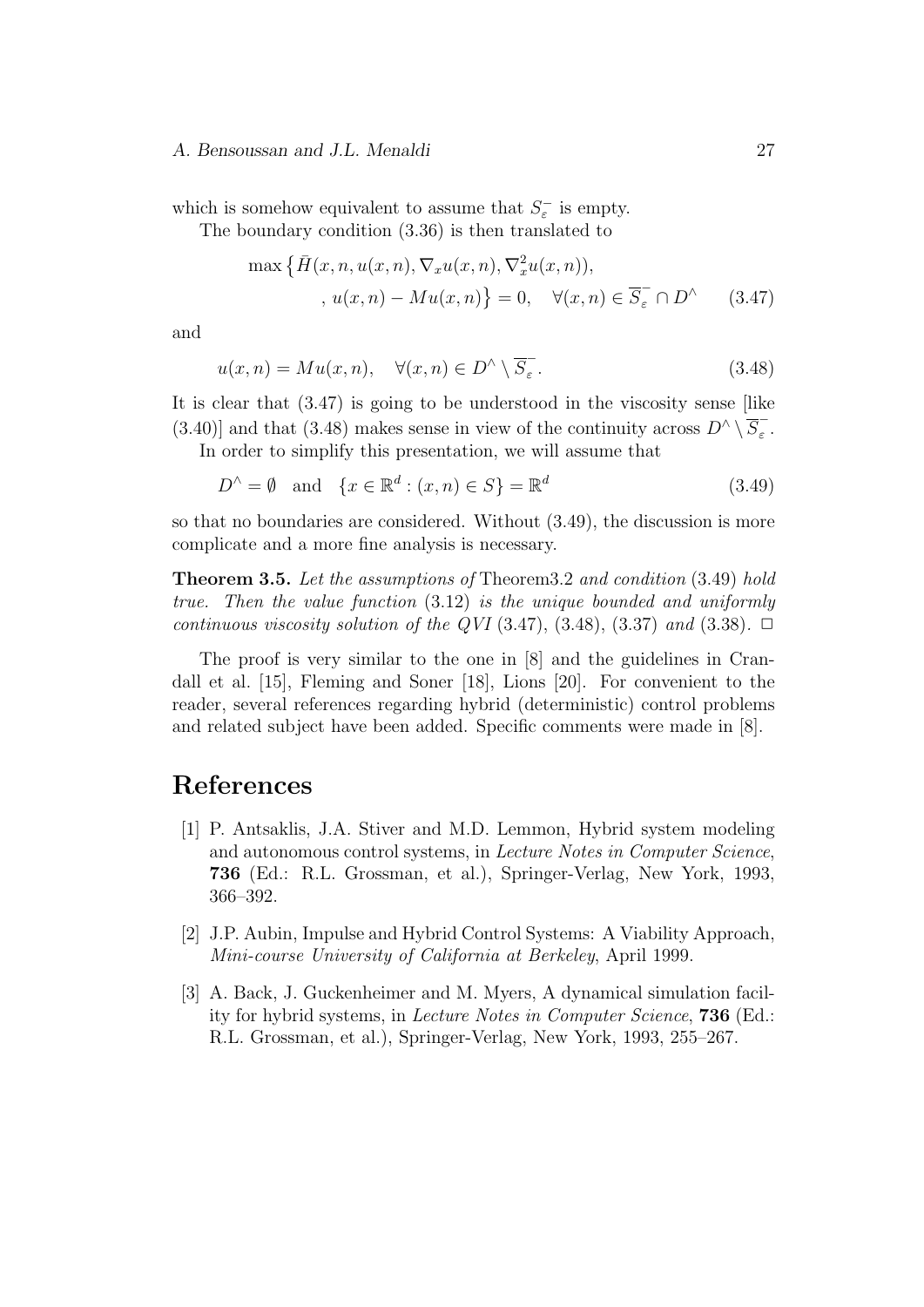- [4] D.D. Bainov and P.S. Simeonov, *Systems with impulse effect*, Ellis Horwood, Chichester, 1989.
- [5] R.E. Bellman, *Dynamic programming*, Princeton Univ. Press, Princeton, 1957.
- [6] A. Bensoussan, *Stochastic Control by Functional Analysis Methods*, North-Holland, Amsterdam, 1982.
- [7] A. Bensoussan and J.L. Lions, *Impulse control and quasi-variational inequalities*, Gauthier-Villars, Paris, 1984.
- [8] A. Bensoussan and J.L. Menaldi, Hybrid Control and Dynamic Programming, *Dynamics of Continuous Discrete and Impulsive Systems*, **3** (1997), 395–442.
- [9] A. Benveniste and Paul Le Guernic, Hybrid dynamical systems theory and signal language, *IEEE Trans.* **AC-35** (1990), 535–546.
- [10] G.L. Blankenship and J.L. Menaldi, Optimal stochastic scheduling of power generation systems with scheduling delays and large cost differentials, *SIAM J. Control Optim.*, **22** (1984), 121–132.
- [11] M. S. Branicky, Studies in hybrid systems: Modeling, analysis, and control, *Thesis MIT*, **LIDS-TH-2304** (1995), Cambridge, USA.
- [12] M. S. Branicky, V.S. Borkar and S.K. Mitter, A unified framework for hybrid control: Model and Optimal Control Theory, *IEEE Trans.* **AC-43** (1998), 31–45.
- [13] R. Brockett, Hybrid models for motion control systems, in *Essays in control: Perspectives in the theory and its application*, (Eds.: H.L. Trentelman and J.C. Williams), Birkhäuser, Boston, 1993, 29–53.
- [14] O.L.V. Costa and M.H.A. Davis, Impulse control of piecewise deterministic processes, *Math. Control Signals Syst.*, **2** (1989), 187–206.
- [15] M.G. Crandall, H. Ishii and P.L. Lions, User's guide to viscosity solutions of second order partial differential equations, *Bull. Am. Math. Soc.*, **27**  $(1992), 1–67.$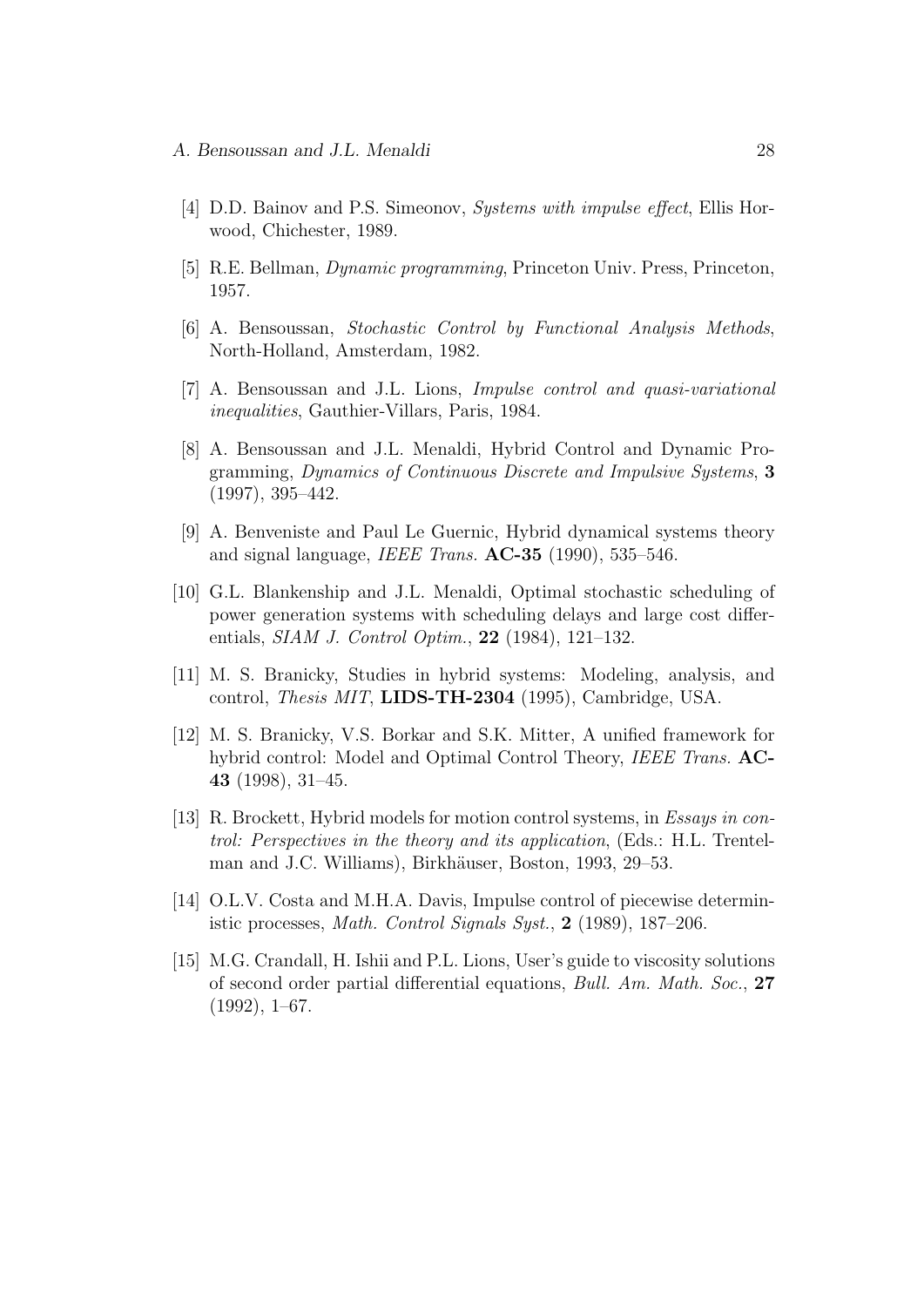- [16] M.H.A. Davis, *Markov models and optimization*, Chapman and Hall, London, 1993.
- [17] J. Ezzine and A.H. Haddad, Controllability and observability of hybrid systems, *Inter. J. Control*, **49** (1989), 2045–2055.
- [18] W.H. Fleming and H.M. Soner, *Controlled Markov processes and viscosity solutions*, Springer-Verlag, New York, 1992.
- [19] C.S. Hsu, *Cell-to-cell Mapping*, Springer-Verlag, New York, 1997.
- [20] P.L. Lions, *Generalized solutions of Hamilton-Jacobi equations*, Pitman, London, 1982.
- [21] M. Mariton, *Jump linear systems in automatic control*, Marcel Dekker, New York, 1990.
- [22] J.L. Menaldi, On the optimal impulse control problem for degenerate diffusions, *SIAM J. Control Optim.*, **18** (1980), 722–739.
- [23] J.L. Menaldi, Optimal impulse control problems for degenerate diffusions with jumps, *Acta Appl. Math.*, **8** (1987), 165–198.
- [24] A. Nerode and W. Kohn, Models for hybrid systems: Automata, topologies, sability, in *Lecture Notes in Computer Science*, **736** (Ed.: R.L. Grossman, et al.), Springer-Verlag, New York, 1993, 317–356.
- [25] L.S. Pontryagin, V.C. Boltyanskii, R.V. Gamkriledze and E.F. Mischenko, *The Mathematical theory of optimal processes*, Interscience, New York, 1962.
- [26] M. Robin, Contröle impulsionnel des processus de Markov, *Thesis IN-RIA*, **TE-035** (1977), Paris, France.
- [27] L. Tavernini, Differential automata and their discrete simulators, *Nonlinear Analysis*, **11** (1987), 665–683.
- [28] V.I. Utkin, Variable structure systems with sliding modes, *IEEE Trans.*, **AC-22** (1977), 212–222.
- [29] P.P. Varaiya, Smart cars on smart mode: Problem of control, *IEEE Trans.*, **AC-38** (1993), 195–207.